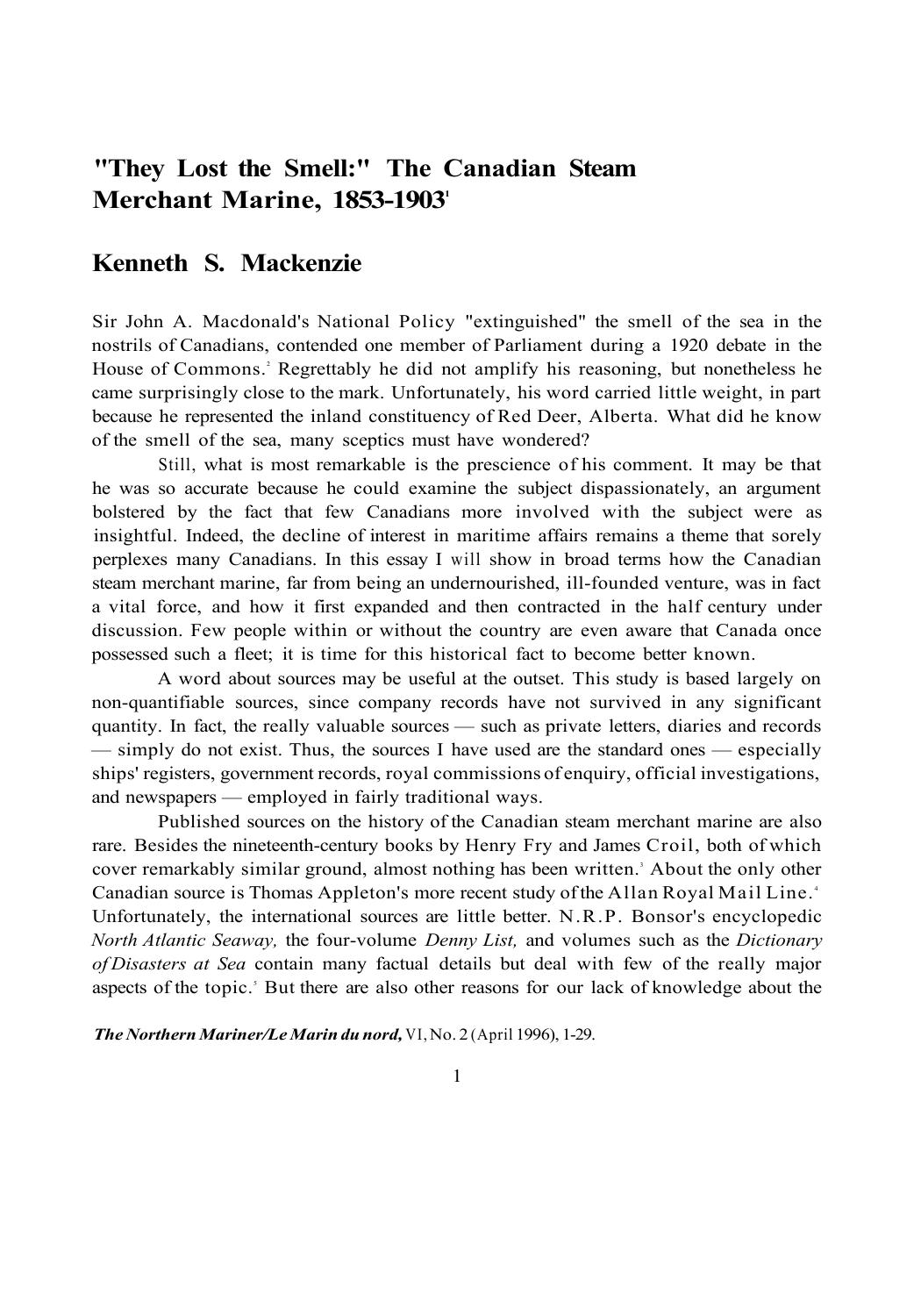Canadian steam merchant marine. In part, this lacunae stems from the fact that the majority of deep-sea vessels were owned on the St. Lawrence rather than the Atlantic region of the country. The fact that these vessels were owned in Montréal and Québec rather than Halifax or Saint John means that they were not studied by the Atlantic Canada Shipping Project (ACSP). The researchers associated with this project are the only Canadians who have made a concerted study of the history of the domestically-owned merchant marine; because the scope of their project precluded the study of fleets owned outside Atlantic Canada, the steam merchant fleet has not been examined in depth.

The choice of location for registering these vessels has also helped them to escape most research webs. With a few exceptions, most of the Canadian-owned ocean-going steamships were registered not in Canada but in Great Britain, where the vast majority were also built. This makes the task of locating them in ship registries much more complex than if they had been registered in a domestic port. The pattern of registration also has led to a distortion in interpretation. For example, members of the ACSP have argued that "by the late 1870s shipowners in...Nova Scotia and New Brunswick...owned two-thirds of Canada's total shipping capacity" and that "the vast bulk of the Canadian blue-water fleet was owned in Atlantic Canada." That this is true based on registry statistics is not in dispute. But because the Canadian-owned deep-sea steam merchant marine tended to be registered outside the country, the official statistics mask rather than illuminate the extent of ownership. While for the most part the historians associated with the ACSP have been more careful in their generalizations, others have not. Instead, they have tended to equate figures on Atlantic Canada with those for the entire country. Thus, one author has written that "it is only the politically weak east and west coasts that have an immediate interest in Canadian shipping." This is not true today, and it was not true in the last half of the nineteenth century, as I will show.

I also want to examine the role of the Canadian government in the fortunes of steam investment. Most commentators concerned with the lack of a national merchant marine today lay much of the blame at the feet of the federal government. But how true would such a contention have been a century ago? By examining such topics as financial assistance, regulatory efforts, and the climate created by government policies, we can shed a good deal of light on this issue.

Finally, to keep this study within reasonable bounds a few parameters must be set. The first requires a definition of what constitutes a "Canadian" shipowner. In my view, there are three criteria that must be met: residence in the country, a largely domestic source of investment capital, and a role in forwarding what can be broadly defined as the national interest. By these criteria Samuel Cunard, perhaps the only person linked in the public mind with Canadian steam shipowning, does not qualify. The famous line that bears his name was neither Canadian-owned nor financed, and its services were only incidental to Canadian development. Indeed, as soon as technology allowed, Cunard ceased for a long period to provide service to his native land.

The other parameter concerns an omission. In the discussion that follows I have chosen to ignore one vitally important topic: the inland fleets. This was a sector in which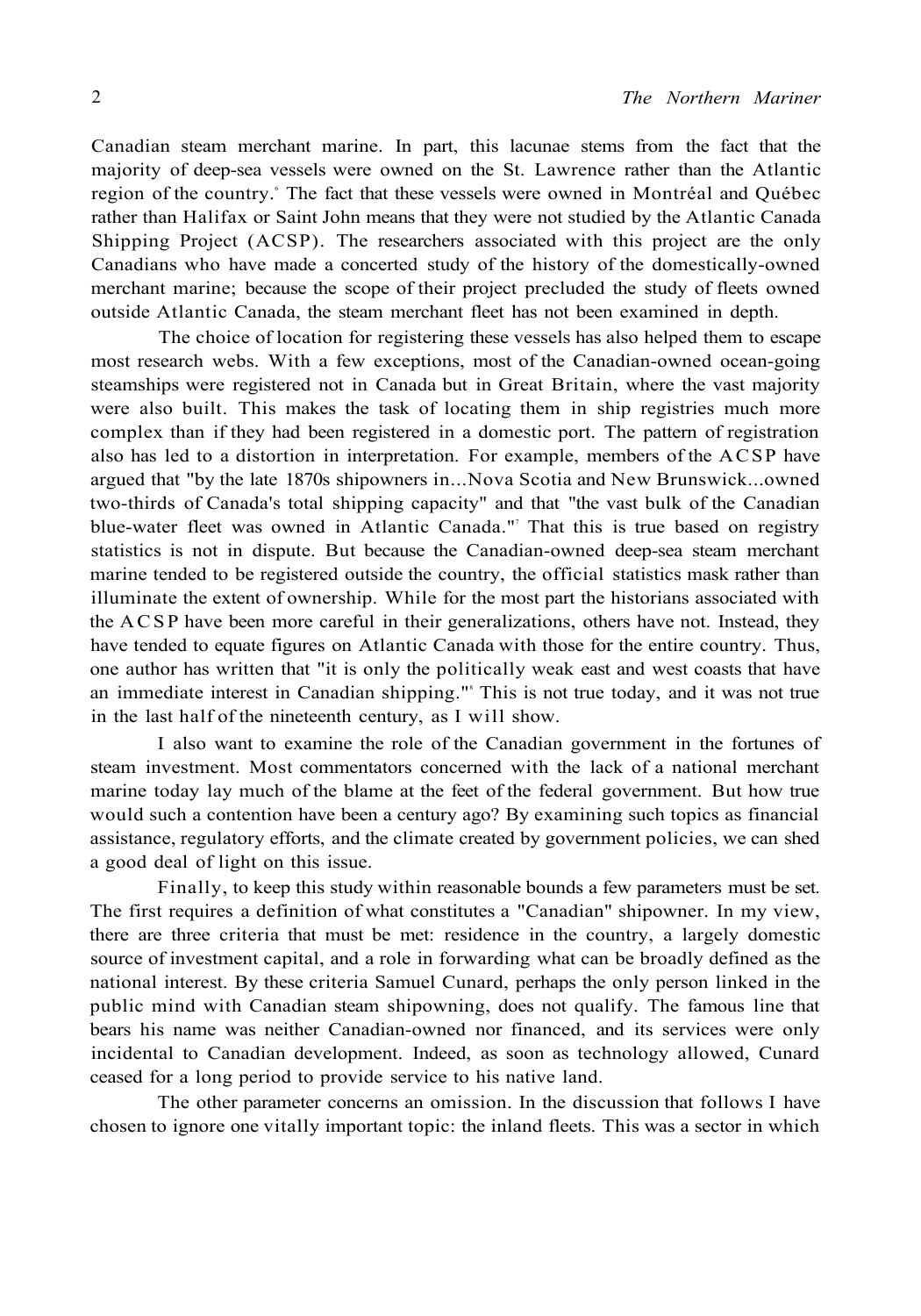Canada excelled, and Canadian success in this area deserves to be recognized. But I have not dealt with this here because I do not wish to weaken the focus on Canadian involvement in deep-sea trades.

# **The Allan Line**

The decision to exclude the Cunard Line from this study was made chiefly on the grounds that it did not suit Canadian requirements. This is precisely why the most important steamship company that did serve Canadian needs has been included, even though its pedigree was not always entirely Canadian. In many ways the experience of the Montrealbased Ocean Steam Ship Company (the Allan Line) paralleled that of Cunard. But there was one important difference: initial motivation. Without question the primary incentive for founding the company was to take advantage of Canadian determination to possess a steamship line that catered to the country's special needs, especially the expeditious delivery of mail and a desire to attract a "fair share" of North American-bound migrants.

The government of Canada was deeply disturbed that Cunard spurned his homeland; in particular, it was bothered by his proclivity to ignore Canadian ports in favour of American harbours. It was also dismayed by the fact that the British government, which provided Cunard with large subsidies, offered no inducements to entice him to provide a better service to its faithful overseas possessions. Indeed, many contemporaries came to characterize Cunard as an "uncompromising foe of steam navigation on the St. Lawrence route."<sup>9</sup> As a result, the Canadian government rallied behind Hugh Allan and his group of British and Canadian backers when they embarked upon the precarious task of establishing a regular steamship line to the St. Lawrence.

Hugh Allan had a wealth of seafaring experience and a fleet of fifteen sailing ships when he commenced the transition to steam. He also had priceless connections in Scotland, particularly with the large shipbuilders, William Denny and Sons. Equally important, Allan had significant political and commercial friendships in Canada. Thus, after one unsuspecting English steamship company had been set up as a sacrificial lamb to prove the viability of a steamship route to the St. Lawrence, Allan swung into action.<sup>10</sup> His first two steamers were ready in 1855, but as two were insufficient to operate a regular mail service, he chartered them as army transports during the Crimean War while awaiting the completion of another pair. As soon as they were completed in 1856, the English company was cut adrift and the Allan Line went into operation on behalf of Canada and the Allan family.

The early years were hardly auspicious. Indeed, the record suggests that between 1856 and 1863 the Allan Line experienced perhaps the most disastrous beginning of any nineteenth-century steamship line. It lost eight steamers and cost over five hundred lives in this brief period, and its difficulties further discredited the St. Lawrence route in maritime circles. Yet both Allan and (crucially) the government persevered. About three million dollars were paid out during these years in various aid and subsidy programmes, enabling the line to survive. Evidence indicates that the subsidies in fact roughly equalled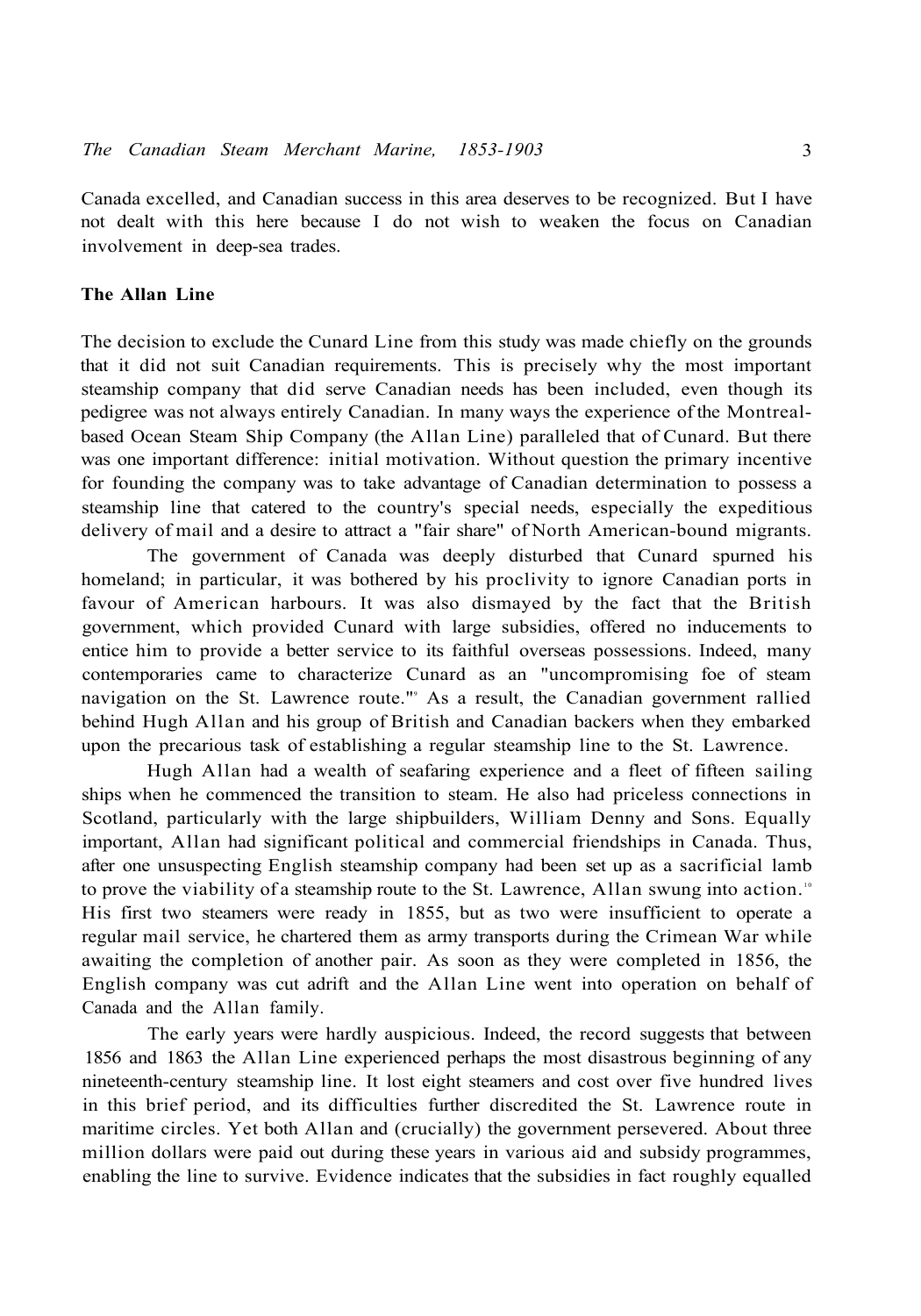Allan's total steam investment; in other words, the Canadian government in effect provided his entire initial capital. It is hard to imagine a more generous — or indeed a more necessary — act of nourishment by any government. Without the continual infusion of government money it seems unlikely that the Allan Line would have survived. Perhaps the clearest indication of this support was the act passed specifically to enable Allan to upgrade his fleet.<sup>11</sup> In 1863 the government announced a curtailment of the subsidy and opened the trade to all comers. For Hugh Allan and the Montreal Ocean Steam Ship Company, however, this decision presented few worries. Having been nurtured through its perilous infancy, the enterprise was now on firm footing and was able to survive and prosper.<sup>12</sup> Indeed, the removal of any further developmental support guaranteed the line's ascendancy, since by denying assistance to potential competitors the government in effect raised the cost of entry.

But Hugh Allan was not content to sit back and let either fate or the vagaries of government sponsorship dictate his company's growth. Instead, he seized every opportunity to expand. Once convinced that Canadian subsidies would be of only limited duration, he turned his attention elsewhere. Aware that the lucrative Cunard contract was due for renewal, he lobbied the Canadian government to plead his case for an imperial postal subsidy. Faced with the obdurate determination of the British government not to subsidise any non-British line, he sought out a British company that he could absorb, contract and all. He found it in perhaps the most politically-motivated of all shipping concerns, the so-called Galway Line.<sup>13</sup>

Allan single-mindedly pursued the Galway Line proprietors, suspecting that they would be amenable to any arrangement that netted them a profit without the burden of fulfilling the terms of their imperial contract. Allan once again enlisted the active support of the Canadian government, and even the British Treasury Board and Post Office were convinced to rally to his banner. Unfortunately for Allan, in the end it was all to no avail: the realities of Irish politics and William Ewart Gladstone proved too strong to overcome. Although on three separate occasions victory seemed within his grasp, in the end he was unsuccessful. The Galway service shuddered to an ignominious end and the Allan Line was left to fend for itself, without the coveted imperial subsidy.

There are two other aspects of Allan's activities that deserve special attention: his continued investments in iron sailing vessels and his pioneering role in technological innovation. He began investing in iron sailing craft in 1866; his last, the *Glenmorag,* was sold thirty years later. These vessels generally traded between either Liverpool or Glasgow and the St. Lawrence, but they were common sights on most of the world's seas. It was Allan's iron ship *Glennifer* that in 1871 performed the then unheard-of feat of completing four round trips to the St. Lawrence during the April to November shipping season.<sup>14</sup>

Much more than his arch-rival, Cunard, Allan deserves credit for the introduction of new technology to the North Atlantic. For example, he preceded Cunard by nearly ten years in putting iron screw steamers into regular mail service, and his *Buenos Ayrean* in 1879 became the first steel steamer to ply North Atlantic waters. Allan's decision to spardeck his steamers was also an important advance, albeit one that was contentious at the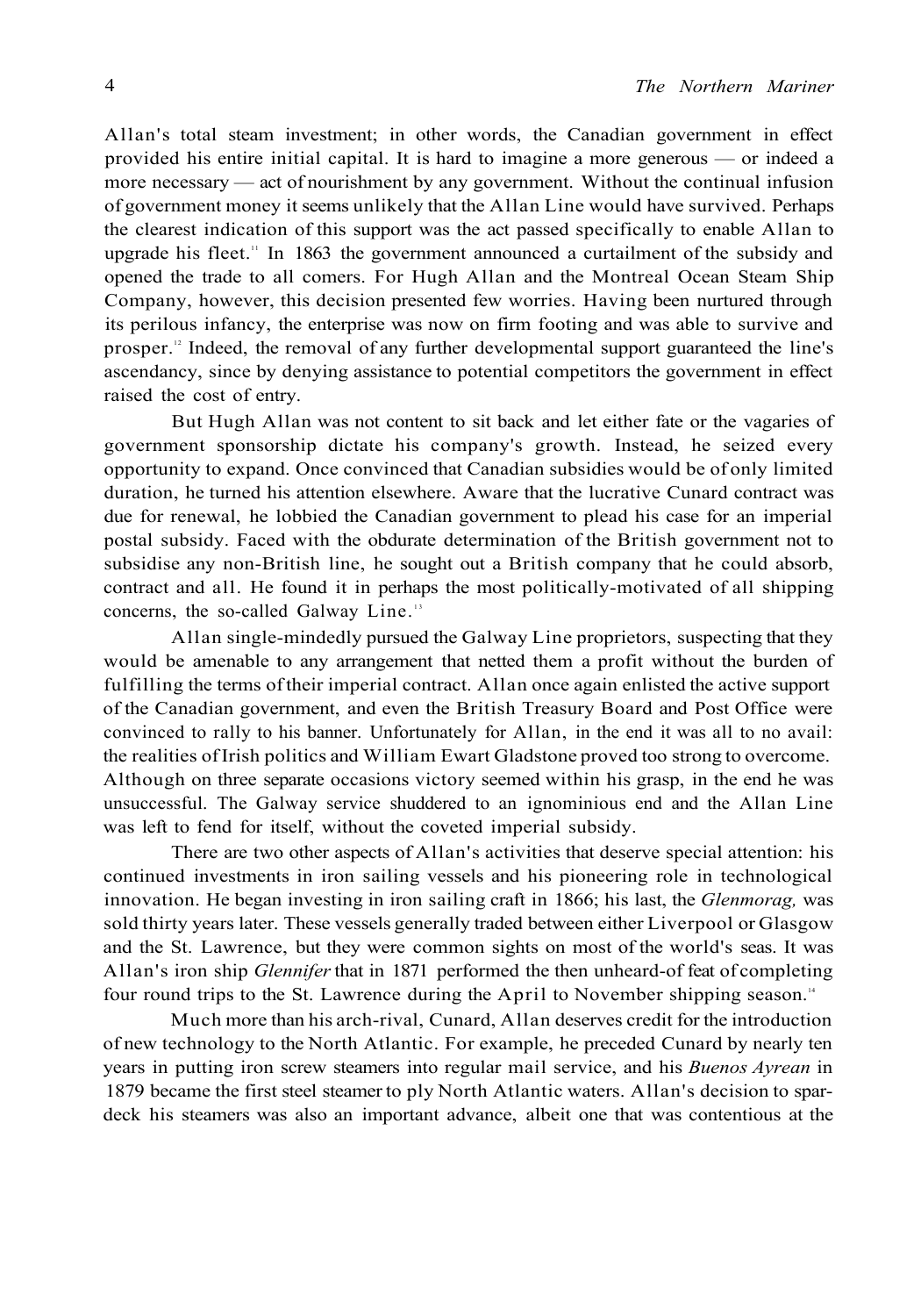time. The British Board of Trade had grave doubts about the safety of this technique, and not until the tragic loss in 1865 of the auxiliary steamer *London* was the value of this new technology recognized. Then, in the words of one commentator, "the Board of Trade itself was literally 'pooped', and...compelled to take cognizance of the value of Messrs Allans' improvements."<sup>15</sup> Other innovations were introduced in areas such as machinery, steering, accommodation, and even the use of efficient sails on steamships. This pattern culminated in 1902 with the construction of the first two liners on the North Atlantic to be fitted with steam turbines, the *Victorian* and the *Virginian.* 

Allan was also involved extensively in early railway construction in Canada, and he and his "friends" envisaged nothing less than a transportation monopoly of the scope almost achieved three decades later in the United States by J.P. Morgan: coal, steel, shipbuilding, shipping and rail interests united in an enormous combine spanning the northern hemisphere and extending south at either end into the Pacific and the Caribbean. For a period of at least six months beginning in October 1871, Allan negotiated with the Duke of Devonshire and other British capitalists to form a conglomerate to provide a fast Atlantic steamship service to Canada, feeder lines to the Caribbean and Pacific, and the rails for the Canadian Pacific Railway. Included in this grandiose scheme were Devonshire's Barrow-in-Furness interests (coal, steel, shipbuilding and the manufacturing of rails), the Glasgow-based Anchor Line, and various British railways. In the final analysis the scheme seems to have foundered because of Allan, perhaps as a result of his reluctance to transfer his steamship line to the proposed new holding company, Imperial Steam Navigation.<sup>16</sup> When the Canadian press finally noticed these efforts at a key point, it emphasized Allan's pivotal role, which might also have prodded him to drop the scheme.<sup>17</sup> Yet had Allan succeeded in establishing such an enterprise, it is hard to underestimate its impact on the entire country.

But it did not succeed, and Hugh Allan went back to doing what he did best running a steamship company. Countering opposition wherever it appeared, and expanding as trade increased, by the time of his death in 1882 Allan had tentacles running the length and breadth of the Atlantic, from Argentina to Scandinavia. Both freight and passenger lines were involved, as well as the mail service, the proportions of each depending upon local opportunities. The attention to local markets was perhaps the key to success. "Even the Allan steamships — first class vessels," exclaimed one authority, "take a portion of deals when they cannot fill up otherwise, or when they have a heavy cargo of wheat, and as they do not desire to sink their vessels, take a lighter cargo of wood to make up for it."<sup>18</sup> The only apparent cloud on the otherwise bright horizon was the future of the company's sailing vessels, which were being forced further afield for cargoes, their final demise not far off.

The line probably reached its peak, at least in terms of service and profit, in 1891, nine years after the death of the founder. It then operated eight different services, a feat which according to N.R.P. Bonsor, "no other British North Atlantic line, before or since, has provided." Yet in many ways this success was more illusory than real. One of the costs was a continuing diminution of the importance of Canada in its operations: only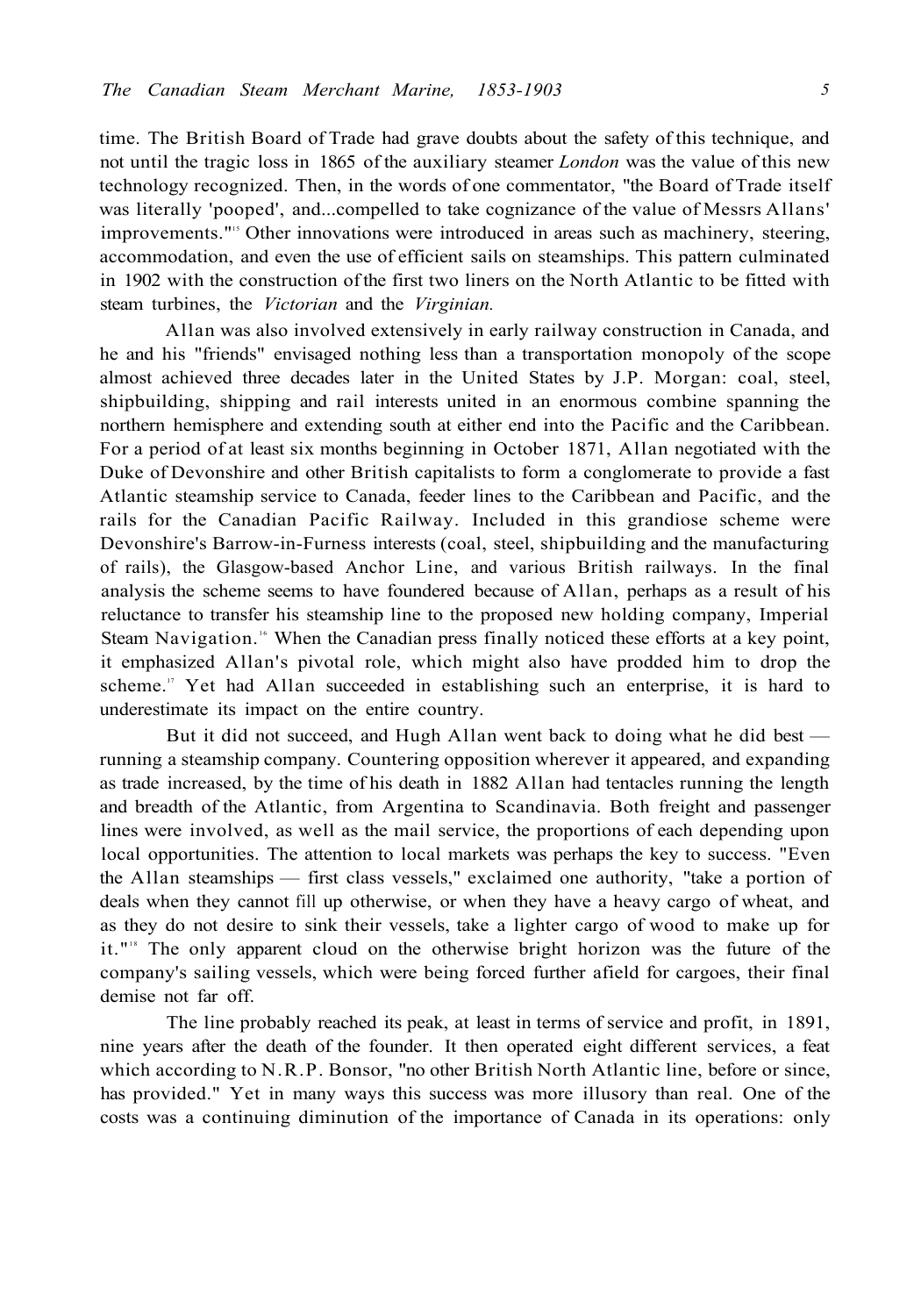three of the eight services operated from Montréal. And the long period of growth was no longer being matched by a rejuvenation of the capital stock. By 1892 about half the vessels were twenty years-old or more, and several were thirty. As part of an essential rebuilding process the remaining partners endeavoured to raise capital by forming a joint stock company. "Although the capital necessary to carry out the plan is to be privately subscribed," wrote one Canadian newspaper, and "the controlling interest will be maintained by the Allan family," one salient feature was not mentioned. The story failed to reveal which of the company's branches — Montréal or Glasgow — was to be dominant. This bifurcation of control reflected yet another growing weakness within the company. In the end, the negotiations were carried out in London — neutral ground, but with an obvious bias toward Glasgow. The nature of this internecine battle was of course kept secret, yet given the importance of politics in the industry it was critical. When at the founder's death in 1882 a controversy developed over the exact ownership of the fleet, a Montréal newspaper published precise information. "Exactly one half of the entire fleet," it averred, was owned by Hugh and Andrew Allan in Montréal. This suggests that the balance of ownership was watched carefully on both sides of the Atlantic.<sup>19</sup>

The negotiations to establish the joint-stock company dragged on for four years, accompanied by considerable reorganization right down to the agency level. Yet despite the importance of this process, when news of the final decision reached the press it occasioned no editorial comment. Incorporated as the Allan Steamship Company Limited, capitalization was set at £650,000 in £10 shares. The officers of the company were Andrew Allan of Montréal as president, and Nathaniel Dunlop and Bryce Allan, both of Glasgow, as vice-president and secretary, respectively. From this point on, it became exceedingly uncertain as to who controlled the company. Although some have claimed that control shifted from Montréal to Glasgow upon "old Andrew's" death in 1901, it is evident from the tone of the surviving correspondence that the controlling authority was firmly in Scotland as early as 1897. All decisions had to be referred there to Nathaniel Dunlop, operating under the name of Jas. & Alex. Allan. In 1886 Dunlop had identified himself in testimony as one of the "Managing Owners at Glasgow of the 'Allan' line of steam and sailing ships;" in the next decade he rose to be first vice-president and later unquestionably the dominant influence in the company.<sup>20</sup>

This tale of divided control is instructive for another reason: it highlights our dilemma in understanding the internal workings of the Allan Line. It is simply not clear from the meagre registry data available in Canada just where the power lay within its ranks. We are afforded the narrowest of windows into these intricacies only for a brief thirteen months in 1886-1887 during which time the Line transferred the registries for fifteen of its ships from Glasgow to Montréal. But even the information revealed by this transfer raises as many questions as it answers. $21$ 

What we do know, however, is that by the late 1890s the Allan Line had weathered its reorganization and had "managed to remain at the fore" among steamship companies operating in Canada. It even placed orders for five new steamers, finally overcoming its reluctance to re-invest without a definite government decision concerning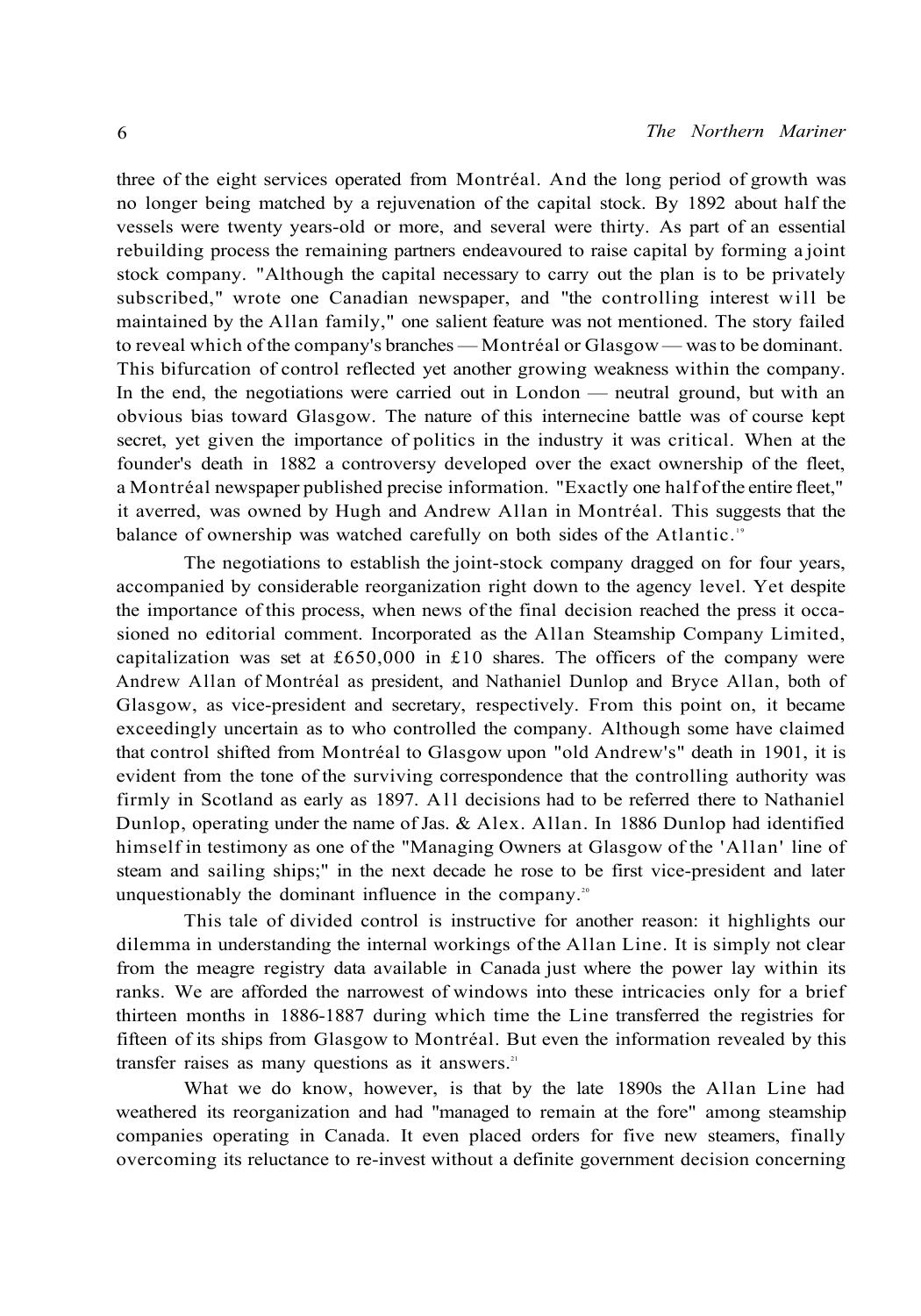a proposed "fast Atlantic service." Although none of the vessels fit the qualifications for such a service, at least in speed, they proved to be excellent ships. Shortly after their completion, the Allans ordered their two pioneering turbine steamers. As it turned out, this was to be its last significant investment as a fully independent company.<sup>22</sup>

#### **The Dominion Line**

The story of this line — or at least of its Canadian content — comprises a relatively neat package spanning just twenty-two years. Its story may be graphically illustrated by noting the change in its name when it shifted its base of operations from the southern US to the St. Lawrence: from the Liverpool and Mississippi Steamship Company, it was transformed into the Mississippi and Dominion Steamship Company Limited (Dominion Line).

Its Canadian genesis was covered in the local press, the managing owners having been "urged to extend the operation of the Company to the Quebec and Montreal trade." They opened a subscription list in Montréal, where the desire for competition to the Allans was sufficiently strong that about  $£100,000$  was speedily raised, an act which "secured the fleet to" the Canadian port. The new subscribers insisted that a public limited-liability company be established, and this was registered in England on 29 August 1872. Six steamers, with a total carrying capacity of 19,623 tons, were included in the transaction. Subscribers were informed that these vessels would be used in two principal and complimentary trades: the New Orleans cotton trade during the winter and the St. Lawrence passenger and emigrant trade in the summer. As issued, the prospectus allowed for 25,000 shares and a total capitalization of £500,000. What proportion was taken up outside of Canada is unknown, but one thing is abundantly clear: the operation of the line was very much under the control of the managing directors, the Liverpool firm of Flinn, Main and Montgomery. Indeed, only one director, Thomas Cramp, lived in Montréal.<sup>23</sup>

The Dominion Line experienced the usual growing pains, inflicted for the most part by the outraged Allans. The line was quickly granted accommodation by the local Harbour Commissioners; the speed with which this was approved reflected the desire to ensure competition. At the same time, the Allans did everything in their power to discredit the new concern. David Torrance, a long-established Montréal shipping agent and perpetual thorn in the side of the Allans, responded with an indignant letter to the press, charging them with unfair practices and with influencing the media to engage in biased reporting. When it became evident that the new line enjoyed massive local support, the Allans embarked on a plan of commercial retaliation elsewhere. That autumn an Allan vessel appeared in New Orleans, ostensibly to challenge its rival on its own turf. The two lines, however, quickly recognized the destructive potential of such conflict, and the Allans withdrew. Shortly thereafter they sold a surplus steamer to the Torrance group, hardly the action expected of a rival. The lines then settled down to a more-or-less peaceful co-existence, a truce marred only by some minor disruptions in the early years.<sup>24</sup>

By mid-1873 the Dominion Line was fully-functional, boasting a fortnightly service to Britain and declaring an interim ten percent dividend.<sup>25</sup> A year later, the trans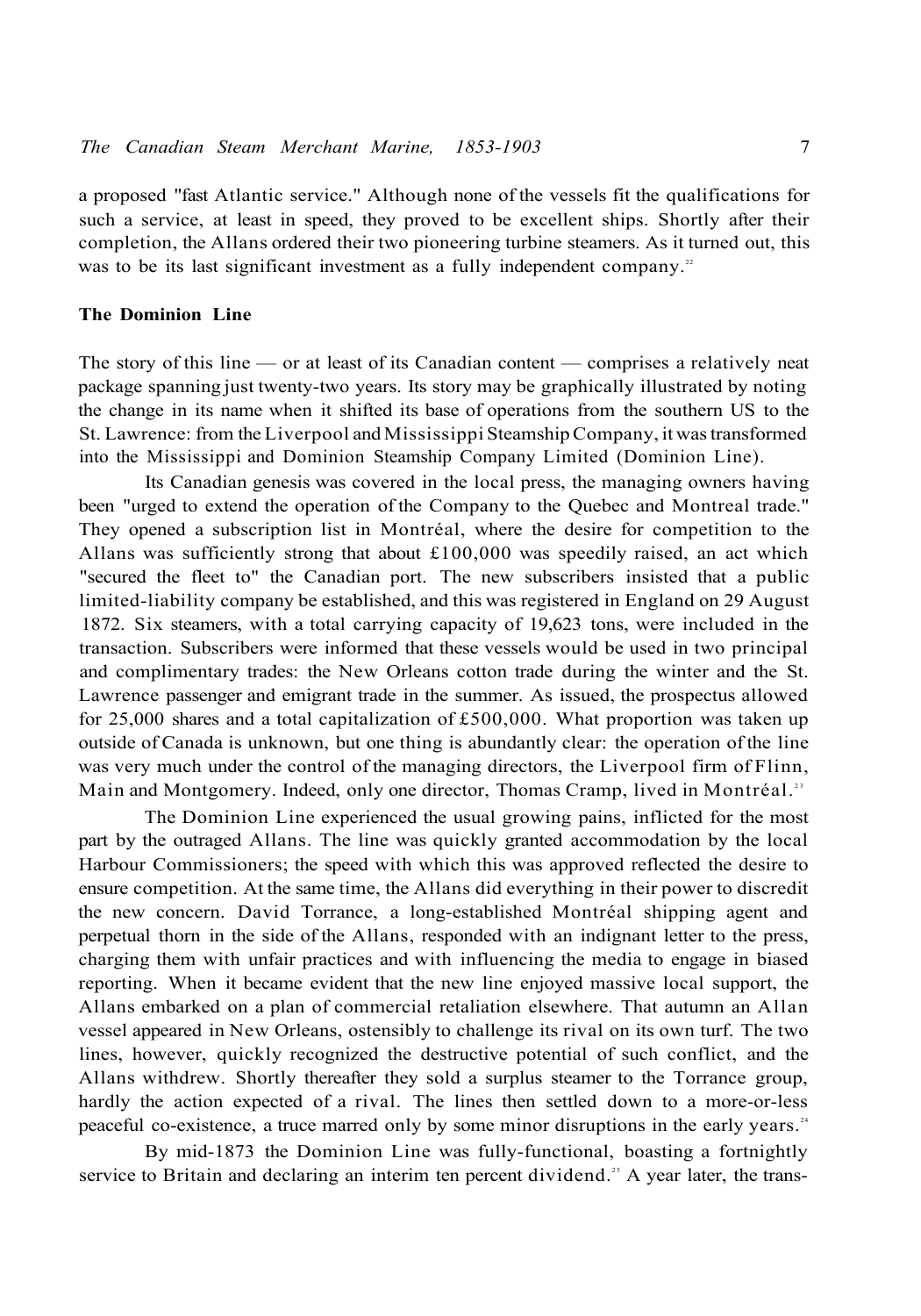Atlantic service became weekly — the basic requirement for a line to be fully competitive — but over the next few years the company experimented to see which American port should become its winter terminus. In this quest it became embroiled in the continuous and occasionally acrimonious struggle between two of Canada's pioneer transportation systems, the Allan Line and the Grand Trunk Railway. Since these two systems had obvious strengths — and since the Grand Trunk had a critical advantage in the form of wholly-owned tracks to a year-round port at Portland, Maine — common sense should have dictated close cooperation. But this rarely occurred, and the advent of the Dominion Line (and later the Beaver Line as well) provided the railway with ample scope to play the shipping interests against one another.

We can gloss over the next few years, except to note that in 1885 the Dominion Line peacefully obtained a share of the Allan's mail contract, a sure indication that the two had patched up whatever differences they might have had. During this period the Dominion Line was apparently content with its subservient position. That the newer line should accept the status quo is, however, consistent with its original goal: to provide sufficient competition to keep down ocean freight rates. Its shareholders, who were primarily merchants and producers, were willing to allow the Allans to take the initiative as long as their own line prevented monopoly and hence enabled them to ship goods across the Atlantic at what they considered reasonable rates.

Depression in trade and either the ill health or the effects of old age on one of its English managing directors brought the line to its knees during 1894. When the end came, the losses to its primarily Canadian shareholders totalled something in the neighbourhood of £470,000. Reaction in Montréal to this staggering deficit was somewhat subdued. One newspaper commented that the worst effects would fall on the shoulders of "all the old employees of the Company...who have grown grey in the service, [and] have been or are about to be discharged." Indeed, only the Allans seem to have made a substantive comment on the failure. In so doing they advanced a curious definition of what competition meant on the St. Lawrence:

It was entirely of our own motion that we admitted the Dominion Line to a share in the mail service. Their stock was largely held in Canada, among our own friends and customers, and it was to our mutual interest that we should thus join our forces and work together for the common good. We continued this arrangement long after the line had become practically insolvent.

Whose "common good" this magnanimity was intended to bolster was of course left undefined. But it is telling that the Torrances, for instance, lived in mortal fear of doing anything that might disrupt the equilibrium between the two companies, an attitude made clear in several plaintive letters to the government.<sup>26</sup>

In an almost blithe comment on how his line had been "practically ruined," John Torrance stated that it had been "sold out to a company composed of men of tremendous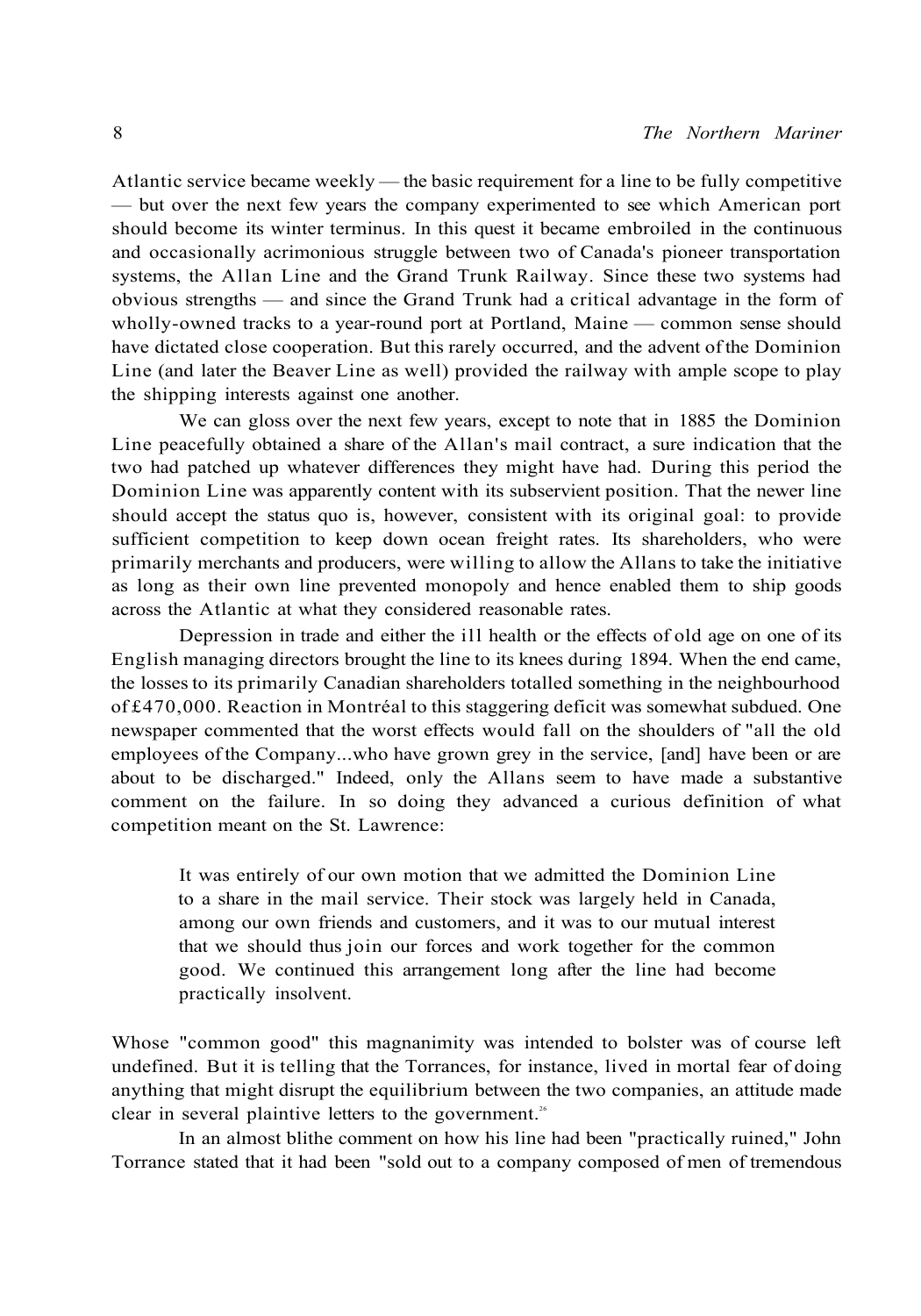energy and enterprise, and with any amount of money at their backs."<sup>22</sup> Left unstated were the facts that the company had been starved for capital and that its previous British managers had been failures. This lack of concern underscores the purpose of the line, and suggests that the shareholders by no means depended on it for their livelihoods.

#### **The Beaver Line**

We come now to perhaps the one steam liner company unquestionably owned by Canadians and operated by domestic entrepreneurs whose principal vocation was shipping. "An out-and-out Canadian enterprise," the Beaver Line commenced business in Montréal in 1868, operating five iron sailing vessels as the Canada Shipping Company. This late entry into the industry reflected a conservative style of management. When the directors made the decision to get into steam they did so with equal caution, first by chartering vessels for the first two years and then purchasing steam craft only slowly after  $1873$ .<sup>28</sup>

This conservative approach continued. The April 1874 annual meeting was told that two more steamers would be built in due course. Still, the launching in December of the company's first steamer, the *Lake Champlain,* was an important event. The press praised this "purely Canadian enterprise," while expressing some awe that its "entire stock" was "held in Montreal and the immediate neighbourhood." When the newly-ordered steamers appeared, they were hailed as "snug little ships...such as would pass nowadays for cruising steam yachts, but much too small for cargo ships on the Atlantic, to say nothing of the passenger business." Despite this observation, the line was able to find important trades in which to operate these small vessels successfully.<sup>29</sup>

The *Lake Champlain* completed its trials in March 1875, and according to one newspaper, became "the first steamer plying under the Dominion [of Canada] flag." By the middle of that year the new line, now dubbed the Beaver Line because of the design on its house flag, had a board of directors in London as well as Montréal. That year no dividends were declared, but a slight improvement in business permitted four percent to be paid in 1876. This was considered a "satisfactory result in view of the depression in business." That winter the Beaver Line, sharing with the Dominion Line the fruits of the Grand Trunk's dissatisfaction with the Allans, operated its trans-Atlantic vessels to Portland, Maine.<sup>30</sup>

The Beaver Line over the next few years continued to commission small vessels; not until 1885 did it purchase a steamer that was truly competitive with those operated by the Allans. For a short period it owned six steamers, but the fleet was soon decimated by two losses. The replacement for one was the *Lake Ontario,* the first craft in the fleet to be built of steel and to have triple-expansion engines. In fact, it is noteworthy that this vessel was "the first British passenger liner on the North Atlantic to have this improved type of machinery." By making this transition even before British owners, the Beaver Line helped to maintain the tradition of Canadians as leaders in the introduction of innovative technology on this important route.<sup>31</sup>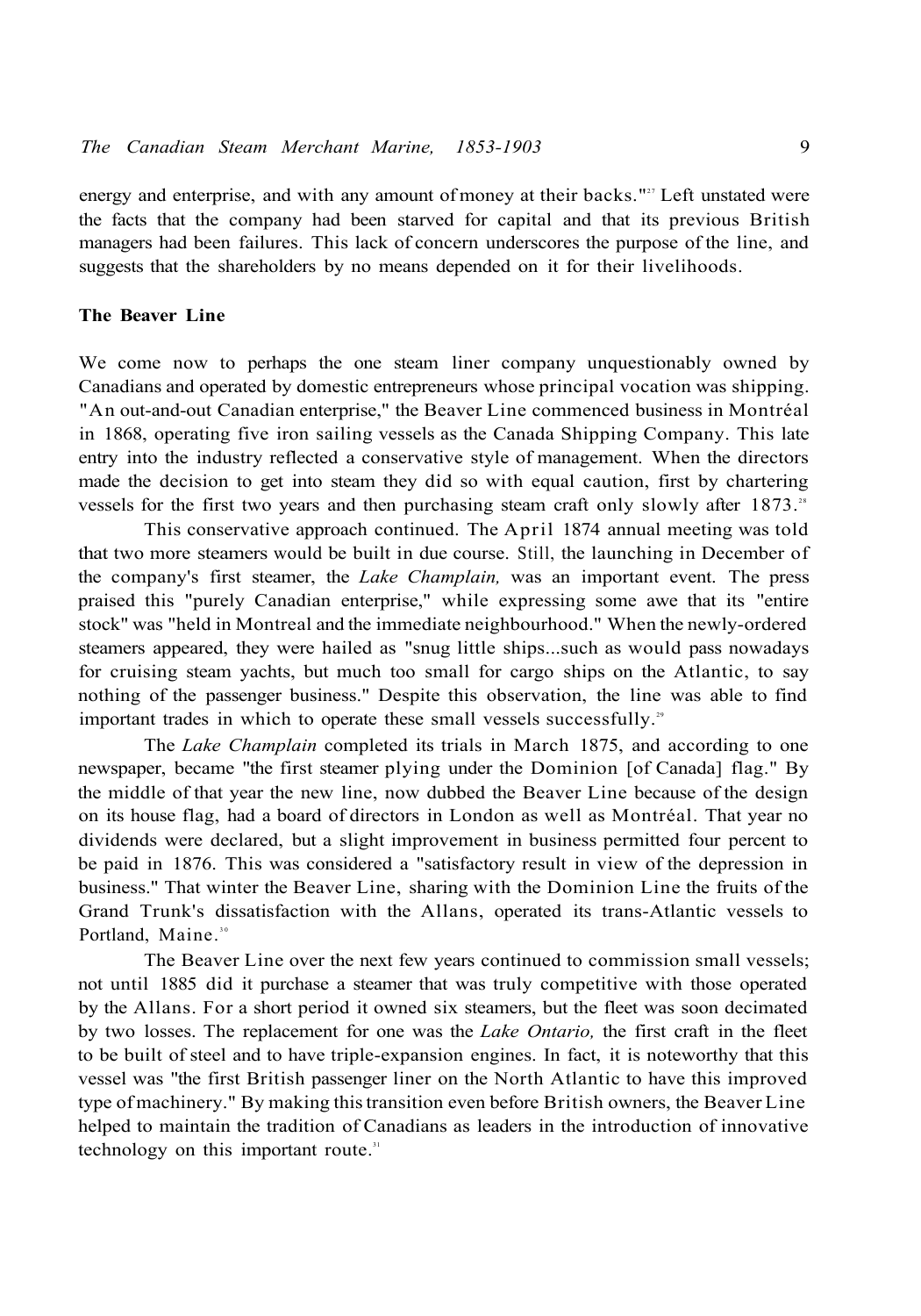But even as the launching of the *Lake Ontario* marked a high point of technological adaptation, so too did it initiate a period of declining fortunes for the Beaver Line. Indeed, this was the last steamer to be built for the company. By 1894 Beaver was forced to withdraw three of its ships from service and to try to sell at least one of the others. A director explained to a reporter the difficulties being faced by the company. The problem, he opined, was caused by "the present low rates of ocean freight." Nonetheless, he professed to be optimistic about the future. "It being a strictly Canadian line, with 90 per cent of its shareholders in Montreal, and its interests strictly Canadian," he averred, "it is to be hoped that there may be such a revival of trade as may enable the vessels to be again placed on the route for the benefit of the Canadian trade."<sup>32</sup>

It was not to be. It quickly became apparent that the English creditors were in no mood to grant concessions. In quick order Beaver was forced into liquidation and the creditors accepted a bid of 7/6d on the pound for the assets from the Liverpool shipbrokers, Richards, Mills and Company. By 1897 all semblance of Canadian control had disappeared, and what remained of the line had passed to Elder, Dempster and Company, one of the most successful of late nineteenth-century British steam companies.

#### **The Quebec Steamship Company**

We come now to the Quebec Steamship Company.<sup>33</sup> It was established by astute businessmen in Québec to take advantage of developments associated with Canadian confederation. Despite repeated attempts, prior to 1867 there had been no regular intercolonial steam services on the Lower St. Lawrence. In part this was due to customs barriers, but this constraint was swept away by the new national union.

The founders of the new firm were motivated by a desire to carry their own goods as cheaply as possible to the newly-accessible markets in the Maritime provinces. Of 168 shareholders identified in one document, all owned fewer than twenty shares. While there were shipowners and shipbuilders in this group, the ownership was broadly-based: the list of names reads like the advertising columns in the local press. And the names of its first steamers read almost like a list of vessels from the US Civil War: six of its first seven craft had been involved in some capacity in that unfortunate conflict.<sup>34</sup>

In addition to carrying produce belonging to one or more of the shareholders, the company also took mail to the various ports downriver and performed a variety of functions for the Department of Marine and Fisheries, such as carrying various officials in their capacities as lighthouse inspectors, or helping to extend the telegraph line down the St. Lawrence. It was handsomely paid for these latter services. Prior to 1876, when railways took over the bulk of the cargoes, the federal government provided a total of \$225,000 to the fledgling company. As with the Allan Line, this amount probably represented the sum of the company's initial capital outlay. Once again, the government had ensured the success of a steamship company.

In fact, the Quebec Steamship Company succeeded beyond the wildest dreams of its founders. It generated profits both as a common carrier and as a captive transportation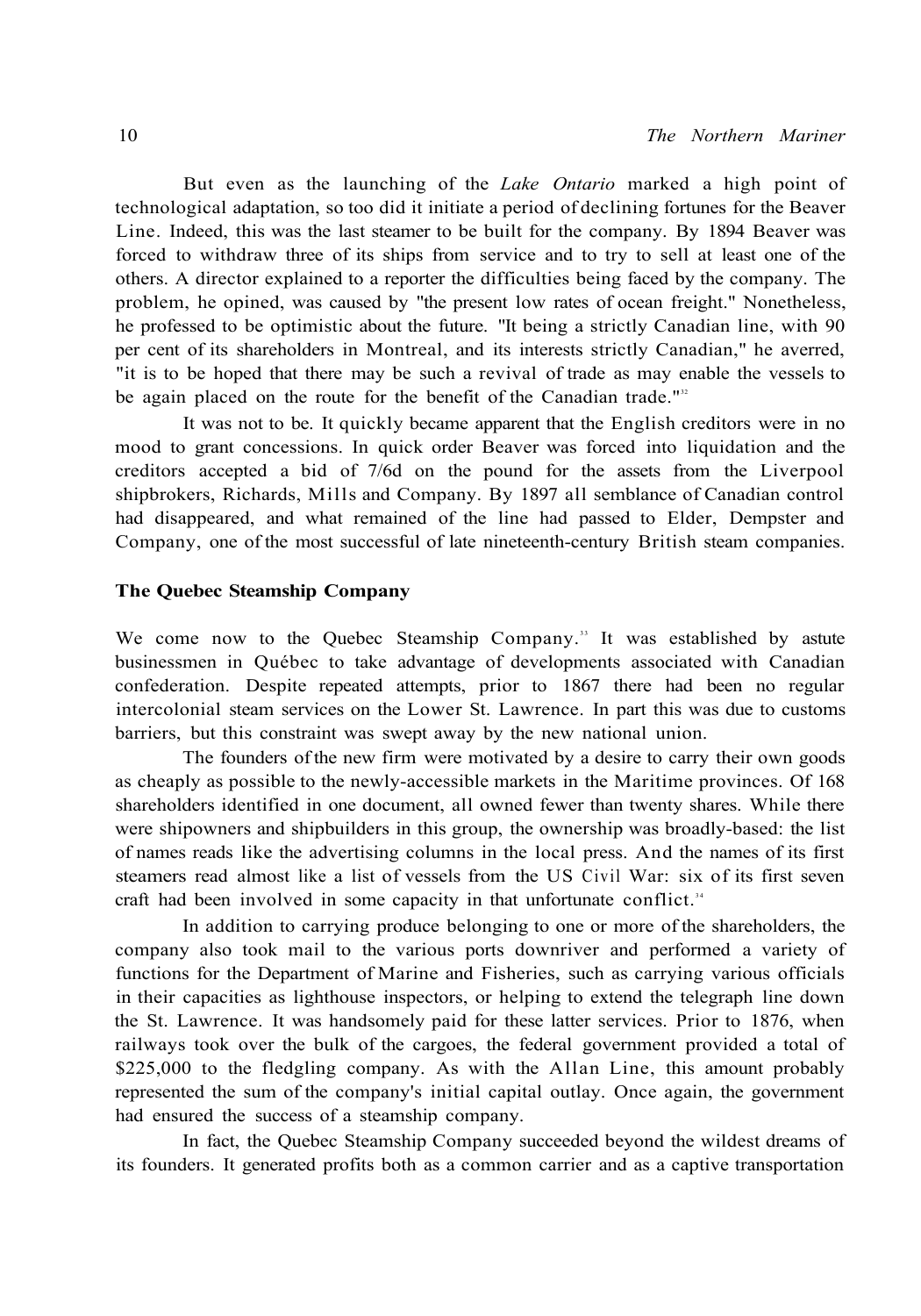system for its owners. This probably explains why, once the government-owned Intercolonial Railway had siphoned off much of its traffic, the directors were able with equanimity to turn their backs on the St. Lawrence. Their goods, they recognized, were probably better handled by the railway; on the other hand, they were still in possession of seven small, yet inexpensive and manageable steamships that had cost them little of their own money. As a result, they were amenable when a member of the far-flung Outerbridge clan proposed that they should transfer the vessels from Québec to New York, from there to run services to Bermuda, the West Indies, and South America.<sup>35</sup>

Once again they were successful from the outset. Operating with the cushion of a mail contract from the government of Bermuda, the Quebec Steamship Company quickly established a stranglehold on trade to the island, a position it would not relinquish until the First World War. In 1877, a Venezuelan government contract lured the firm into the Caribbean, where once again it prospered. Eventually the line was able to inaugurate a regular service to many of the islands on about a three-week schedule.<sup>36</sup>

The company's success in these new ventures appears to have three main explanations. The first was the managerial acumen of the Outerbridges, whose wide contacts and reasoned decision-making secured profitable contracts. The second was the lack of enterprise on the part of the Americans, who sat by idly while the company swept their sailing ships from what had previously been virtually a Yankee lake. The final explanation was the sheer marginality of the trade. Many of the smaller islands generated only limited cargoes, which reduced their attractiveness to larger companies. The genius of the company was to recognize that respectable profits could be made from such operations, as long as expenses were kept low and the vessels were operated efficiently. By 1897 the company was widely recognized as being the best line, providing the broadest range of services, between New York and the Caribbean.<sup>37</sup>

The Quebec Steamship Company was thus a long-standing success for its absentee owners in Canada, who were able to attend annual meetings in Québec to ratify the decisions made by the day-to-day managers in New York. Perhaps the best reflection of the success of this arrangement was that in 1903, when other lines were retrenching, the company was able to order its finest ship — the 5500-ton, sixteen-knot steamer *Bermudian*  - at the hitherto unheard of price of \$550,000.

#### **The Battle Line**

We can now turn our attention to the fifth of the companies. In many ways the Battle Line was very different than the organizations discussed thus far. For one thing, it was the only Canadian tramp steamship operator before World War I. For another, it was managed not in Montréal or Québec, but in Saint John, New Brunswick, by the firm of William Thomson and Company. In a list of little-known enterprises, the Battle Line is perhaps the least well-known of all.

In our examination of this company, we can usefully concentrate on two main elements. First, we will look at its development. Since the Battle Line was in important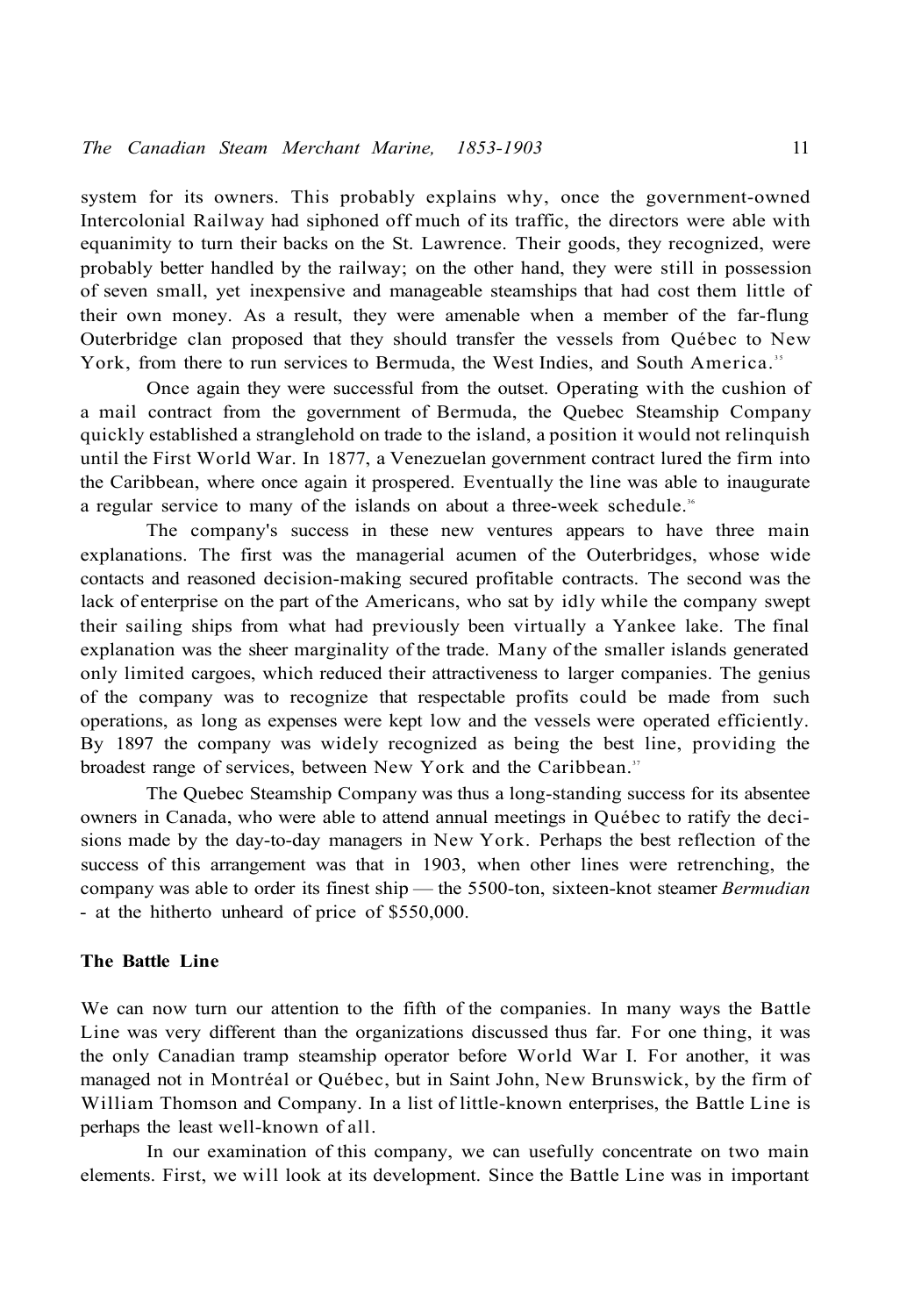ways different than the firms owned in central Canada, we will see if these differences were reflected in the pattern of development. Second, our study can also be used to paint a picture, however sketchy, of the shipowning city of Saint John. The largest of the ports of registry in Atlantic Canada during the "golden age of sail," Saint John was forty years behind the St. Lawrence ports in breaking the barrier into steam. A study of the Battle Line may shed some light on this technological retardation and illuminate the difficulties confronting the transition.<sup>38</sup>

The Thomson family appear to have made a conscious choice of tramp operations as opposed to liners. In making this decision, they most likely were attempting to perpetuate their experiences with sailing vessels. That the strategy was deliberate is suggested by the fact that they immediately placed their newly-built steamers into tramping, rather than turning to this mode of operation after failing in liners. All but one of their fifteen vessels was built in the yard of Russell and Company in Port Glasgow. Interestingly, the Thomsons were identified at this time as "the representative shipowners of North America," a remarkable claim that regrettably was never substantiated."

The Thomsons had owned sailing vessels at least from the 1840s, and by 1894 their sailing fleet numbered twenty-three, with a carrying capacity of some 30,000 tons. These craft ranged from four-masted steel barques (three) to full-rigged wooden ships (eleven) to wooden barques (nine). Three years later, their sailing fleet (or at least that portion of it registered in Saint John) had decreased dramatically to but eight hulls. But by then the company was two years into its steamship building programme. By 1901 the Thomsons had "put afloat nine steamers of the Battle Line, and the next twelve months will see five more built." Each of these, J.H. Thomson stated to a reporter, "represents a capital of \$200,000, or very nearly \$3,000,000 in all, and 95 per cent of this has been Canadian money." When queried further, he claimed that the line was making the enormous profit of fifteen to twenty percent per year, notwithstanding that one of the vessels had been lost. Whether such returns were achieved or not, by most available measures the Battle Line appeared to be a great success.<sup>40</sup>

The centre of the Thomson operations was of course in Saint John. This port had "by far the largest" fleet of ocean-going sailing vessels in Atlantic Canada, as well as the largest total fleet. As a result, it is hardly surprising that it was the one maritime port to put into operation an ocean steamship fleet; what requires explanation is the length of time required to do it. $41$ 

When the Thomsons were being crowned as the quintessential North American shipowners, the man who bestowed that praise was William Smith, the Canadian deputy minister of Marine and Fisheries, during testimony before a British Parliamentary committee struck to study manning levels in the British fleet. The possible recommendations of this enquiry struck fear into the heart of the owners of wooden sailing vessels in Saint John, who had remained in the industry largely by slashing the size of their crews. Learning that Smith was to testify in person, twenty-six of them sent him a memorial protesting strenuously against any rise in the mandatory levels. In their petition, they concluded with a plea that Smith "protect in this respect our Canadian wooden mercantile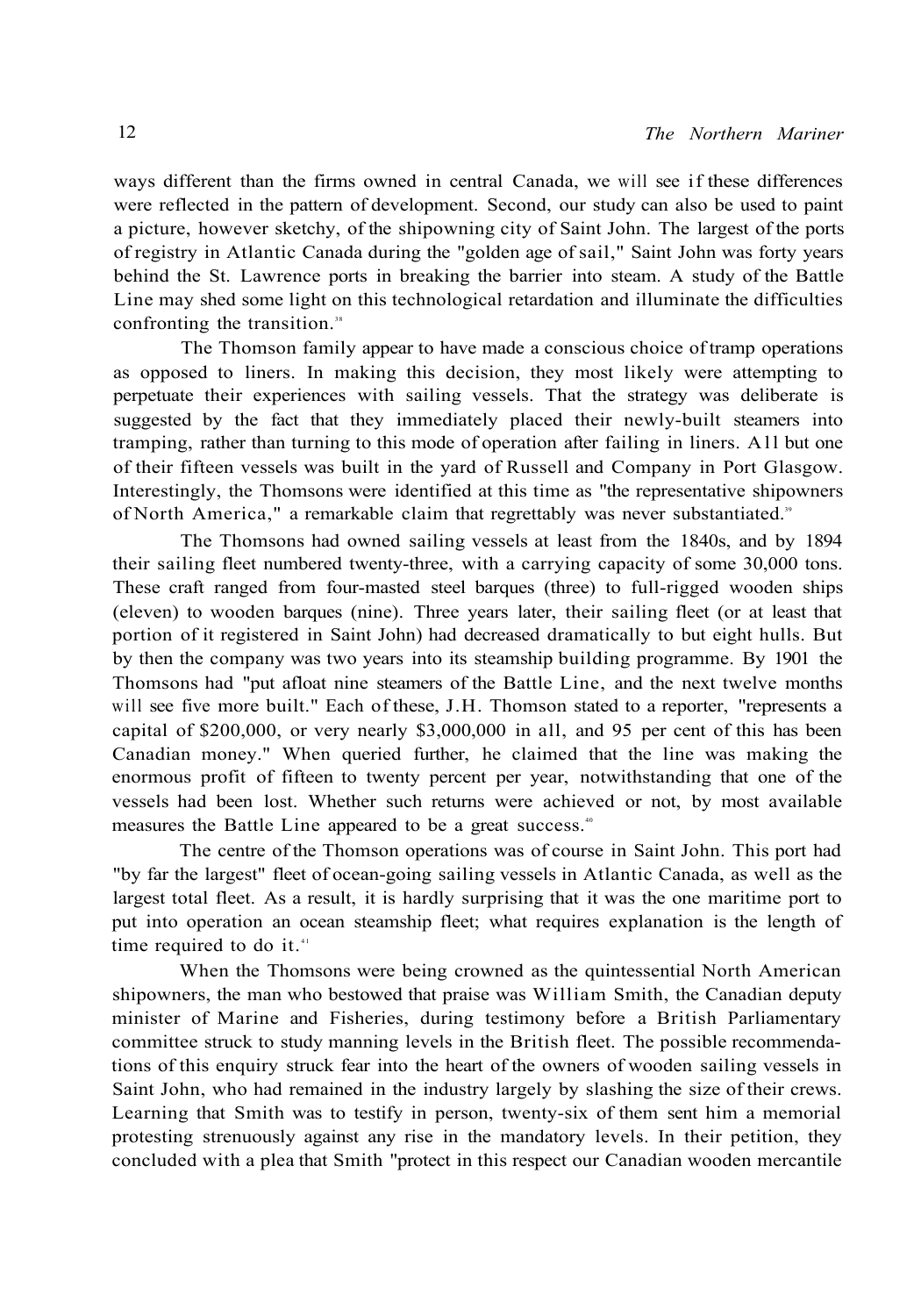marine, which is so rapidly becoming a thing of the past."<sup>2</sup> This was hardly the action of a confident, dynamic community.

Smith's subsequent testimony could hardly have been a comfort to the petitioners. In his opinion wooden ships "will soon be out of existence" and he predicted that Canadian "shipowners are going into steel ships, and they will become steel shipowners."<sup>43</sup> In expressing these views he was clearly not describing the shipowners who had lobbied him; instead, the description more nearly fit the forward-looking William Thomson and Company.

But before we heap too much praise on Thomson, we should first ask who actually owned the Battle Line steamers. The fleet was established as a series of singlevessel limited liability companies, under the management of the Thomsons. This makes it hard to answer the question with any great precision, unless we accept that the shareholders listed for each vessel (and thus each company) were the sole owners. The registers are still in existence, and while they show the names of all shareholders, they do not tell us the extent to which each had invested in any given vessel. But a quick perusal indicates that between 1896 and 1905 (when vessel procurement ended), a total of forty-four people held shares.<sup>44</sup> The registers list no transactions thereafter, a rather unusual occurrence.

While all this might seem relatively straight-forward, there are complications. Four years later, in an application to the federal government to subsidize a prospective steamship service to Mexico, the secretary of the company stated that the steamers were owned by "477 persons nearly all Canadians."<sup>45</sup> Even allowing for the most far-reaching interpretation of the evidence, nothing in the ship registers indicates ownership this broad. To whom the secretary might have been referring is tantalisingly unclear, and a real understanding of just who actually owned the steamers continues to elude us.

What about the cargoes carried and the trades in which the Battle Line steamers were employed? The answers to these questions are fairly easy to ascertain. First, we should recognize that these were true tramp steamers. For the most part they were utilized in the Atlantic, but they visited ports that spanned the length and breadth of that ocean. From Buenos Aires and Montevideo as far north as Newfoundland, and from the Caribbean to the Mediterranean, they steamed far and wide. Their cargoes were whatever was offered, from coal to wool, hides, sugar, salt, chalk, and deals, to mention only some of the most common. This was the only Canadian tramp steamship company of the era.

Only once were the Thomsons seduced into attempting to enter the liner trades. In the winter of 1897-1898, they shared a contract with the Allans to provide a regular cargo service between Saint John and London. Known somewhat magnanimously as the Allan-Thomson Line, the Thomson ships were just not up to the task. Capable of a mere nine knots (and that only when they were really pushed), they caused such concerns in government circles that the contract was not renewed.<sup>46</sup>

Nonetheless, the Thomson vessels were superb at the task for which they had been built. For example, the *Cunaxa,* launched in March 1899 and measured at about 2000 tons net (roughly the standard for the fleet), had a true carrying capacity of nearly 5000 tons. A ll the craft were also capable of carrying diverse cargoes. The *Mantinea,* for instance,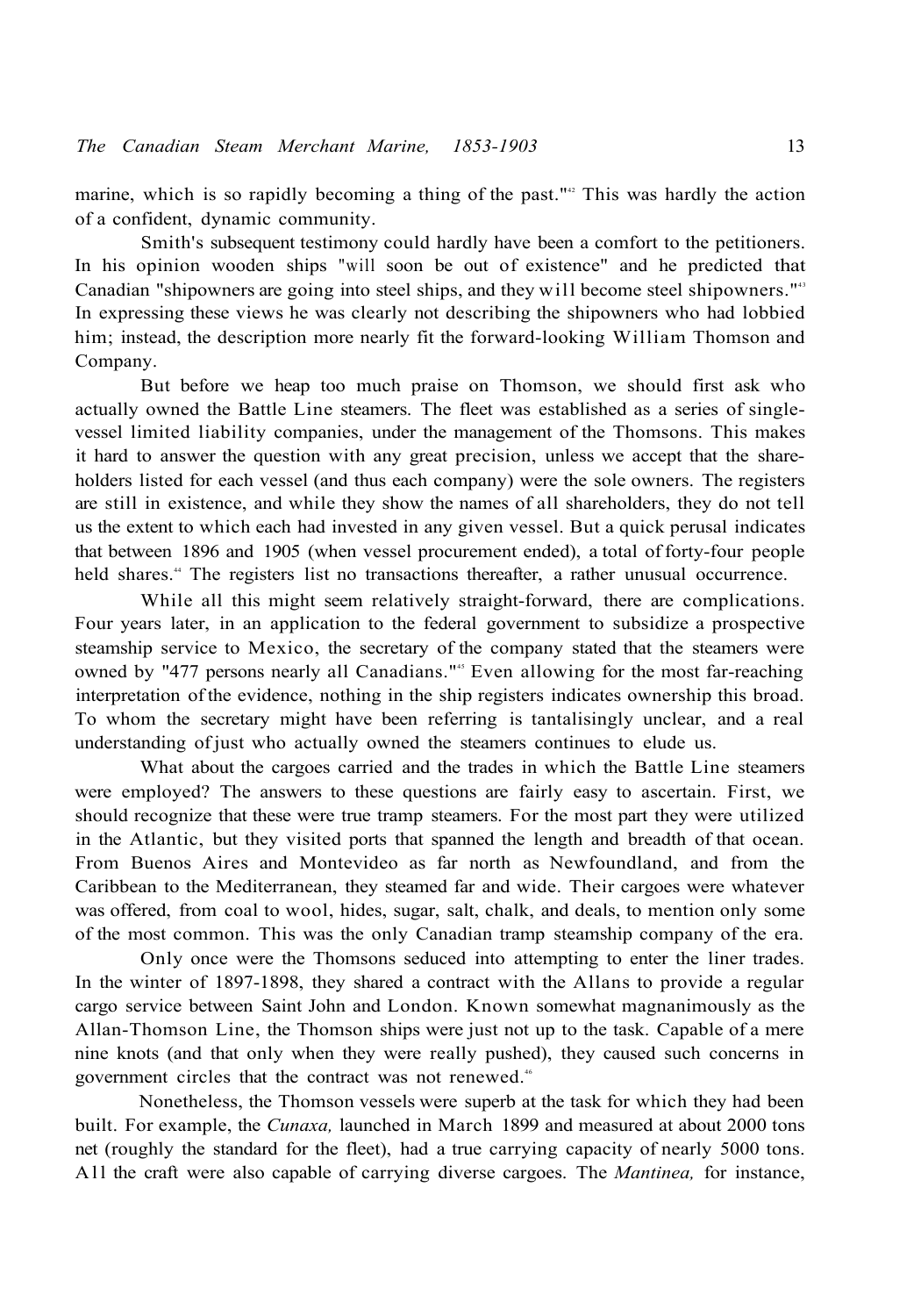cleared from Saint John in 1898 laden with 31,150 bushels of mixed oats, 38,070 bushels of white oats, 30,000 bushels of clipped oats, 25,500 bushels of corn, and 16,950 bushels of peas. In addition, it carried 1000 bags of grape sugar, 6260 boxes of cheese, 550 sacks of flour, 1360 sacks of asbestos, three packages of windmills, twenty standards of pine deals and staves, and (last but not least) 700 boxes of whiskey. Later that year, the 2043 ton *Arbela* departed the same port with 3,244,915 feet of deals; this represented at least 1639 standards, which meant about eighty standards per one hundred tons register. One observer noted that this was "the largest carrying capacity of the fleet so far." Prior to this feat "the biggest cargo ever before carried from the maritime provinces was 73 standards to the 100 tons," yet later ships took even more. Unfortunately, at this point we must leave the tale of the Battle Line, just as it was becoming a major force. By 1902 it was firmly ensconced as by the far the most progressive shipowning firm in the Maritimes. In the next few years the Thomsons would enlarge their reputations, and the Battle Line would continue its rapid growth.<sup>47</sup>

#### **Government Nourishment**

There are many ways by which governments can encourage steamship companies. The most obvious, of course, is through subsidization. But there are a host of alternatives, including the creation of a climate conducive to investment, a tactic which can be equally effective. From the examination of individual steamship companies above, it is clear that the Canadian government could be quite generous when it had a mind to be. It is now time to turn our attention to some of the other areas of potential government assistance.

Let us for the moment accept the widely-held contention that the decade of the 1870s marked the zenith of the Canadian merchant marine, and let that generalization apply to both sail and steam. This will provide a rationale for an examination of government actions in the key period from confederation in 1867 to 1875, the year that marked "the first serious trade depression" faced by the new dominion.<sup>48</sup>

During the critical debates leading up to confederation, even the Maritime provinces, the centre of the sailing ship industry, seemed more concerned with railway construction than with the future of shipping. This is clear in the enabling legislation where railways played a featured role while shipping was unmentioned. The act of confederation did nothing to alter the *status quo* of the subsidised steam services. The Allan Line, after all, was an offspring of the old province of Upper Canada (present-day Ontario). Nevertheless, its favoured position received the full endorsement of all four of the original partners in confederation, and there was no subsequent effort to modify this arrangement. Neither was there any apparent interest in changing the terms of reference in the newly-established contract with the Quebec Steamship Company, even though it was a child of confederation and its contract explicitly allowed for periodic review. The only special effort in this period as far as merchant shipping was concerned was a call for the establishment of a regular steamship service to the West Indies, a proposal not adopted by any Canadian shipowner for decades.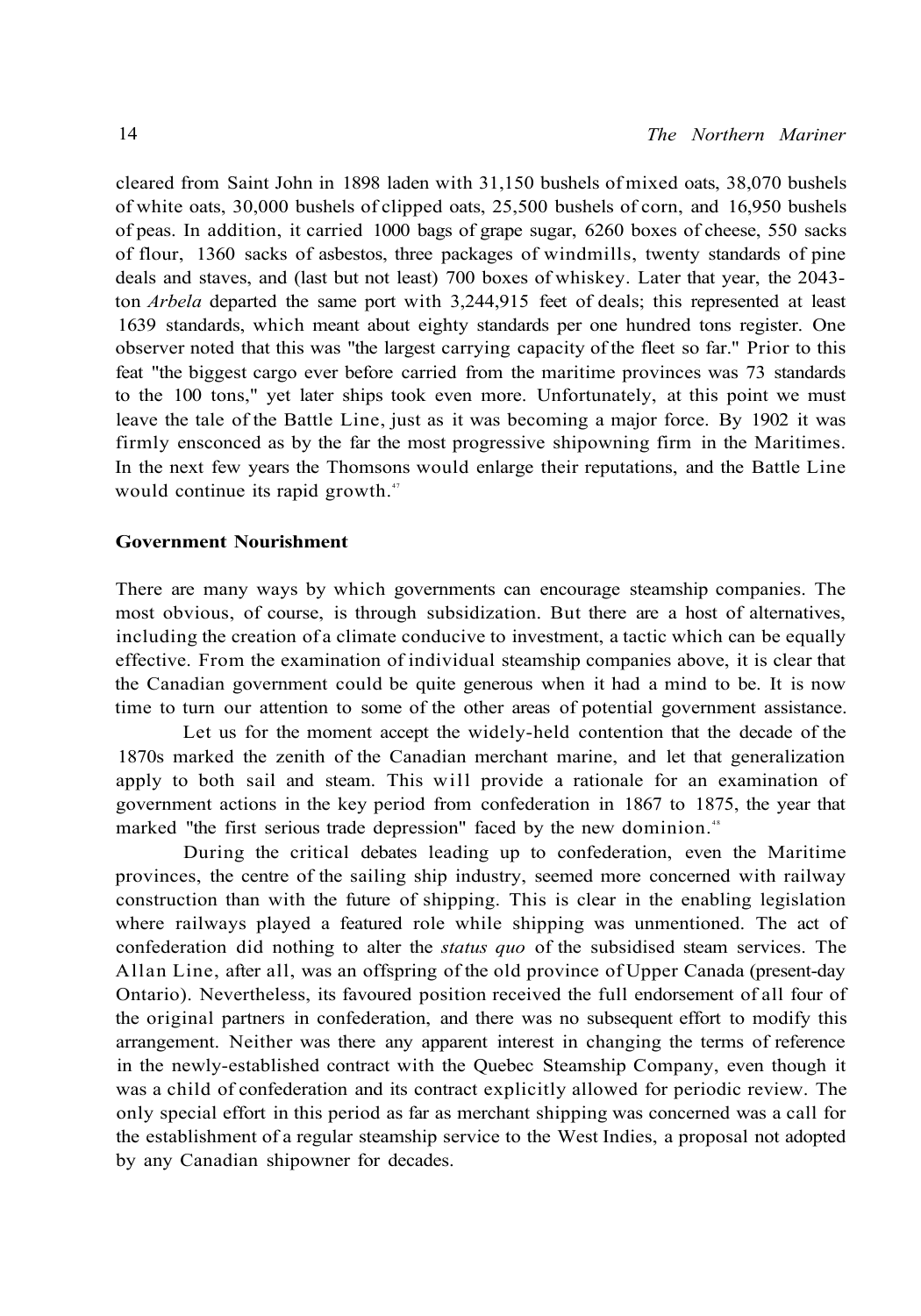For most of these formative years the man at the helm of the federal Department of Marine and Fisheries was the government's resident expert on shipping matters, the Honourable Peter Mitchell, Member of Parliament for the maritime-oriented constituency of Northumberland, New Brunswick. There is ample evidence to sustain the judgement that he was both the most active and the most knowledgeable man to hold this post prior to  $1902.^{49}$ 

Mitchell approached his portfolio with a determination to have the federal government exercise as much authority as possible over shipping. In practical terms, this meant introducing measures to gain the independence of Canadian shipping from imperial legislation. He was particularly concerned to free Canadian shipowners from the force of any regulations that impinged on their ability to compete in world markets. While he consistently agreed that Canadian laws "should bear as nearly as was admitted by circumstances a similarity with the legislation of the Imperial Parliament," he was equally adamant that in matters of shipping policy Canada should be free to legislate out of "purely national interest."<sup>50</sup>

His accomplishments were significant. Besides his role in the formulation of legislation concerning ship safety, he could point to a number of other important achievements, including the Port Warden Acts, the establishment of a unified registry of Canadian shipping by 1875, the winning for Canada of the right to control and examine engineers on domestic steamships, and the authority to award certificates of competency to Canadian masters and mates. The latter, in particular, proved to be no easy task; a full three years of determined advocacy were required to gain British acceptance of the relevant Canadian legislation. As a result, Canadian vessels were no longer subject to detention in British ports while imperial authorities satisfied themselves that Canadiancertificated masters were in fact competent. In short, Mitchell was perhaps the most staunch advocate of an independent Canadian merchant marine, and he boasted of this. As he put it, "no other interest should receive at our hands any more careful deliberation than matters concerning the shipping of our country."<sup>51</sup>

Nonetheless, Mitchell was open in admitting one basic flaw in all his accomplishments. He sponsored a bill which was passed by Parliament to claim for Canada the right to inspect and classify domestic vessels, a function of sovereignty which previously was impossible to perform in the country. After a brief but heated skirmish with British authorities, the bill had been approved. Indeed, it was within "two weeks" of proclamation when Mitchell was "bowled out" of office with the rest of the Macdonald government in November 1873. The law was not then enacted by his successor through the requisite order-in-council. This, in Mitchell's view, made all Canadian shipping law defective, for it provided the British with a loophole through which to continue to apply imperial legislation to Canadian shipping. This was, he felt, "the only one single link wanting to make our appeal for the exclusion of our tonnage from British legislation complete." And it galled him to realize that the necessary step remained untaken, not because of British intransigence, but rather because the Canadian government failed to bestir itself to enact the necessary piece of paper.<sup>52</sup>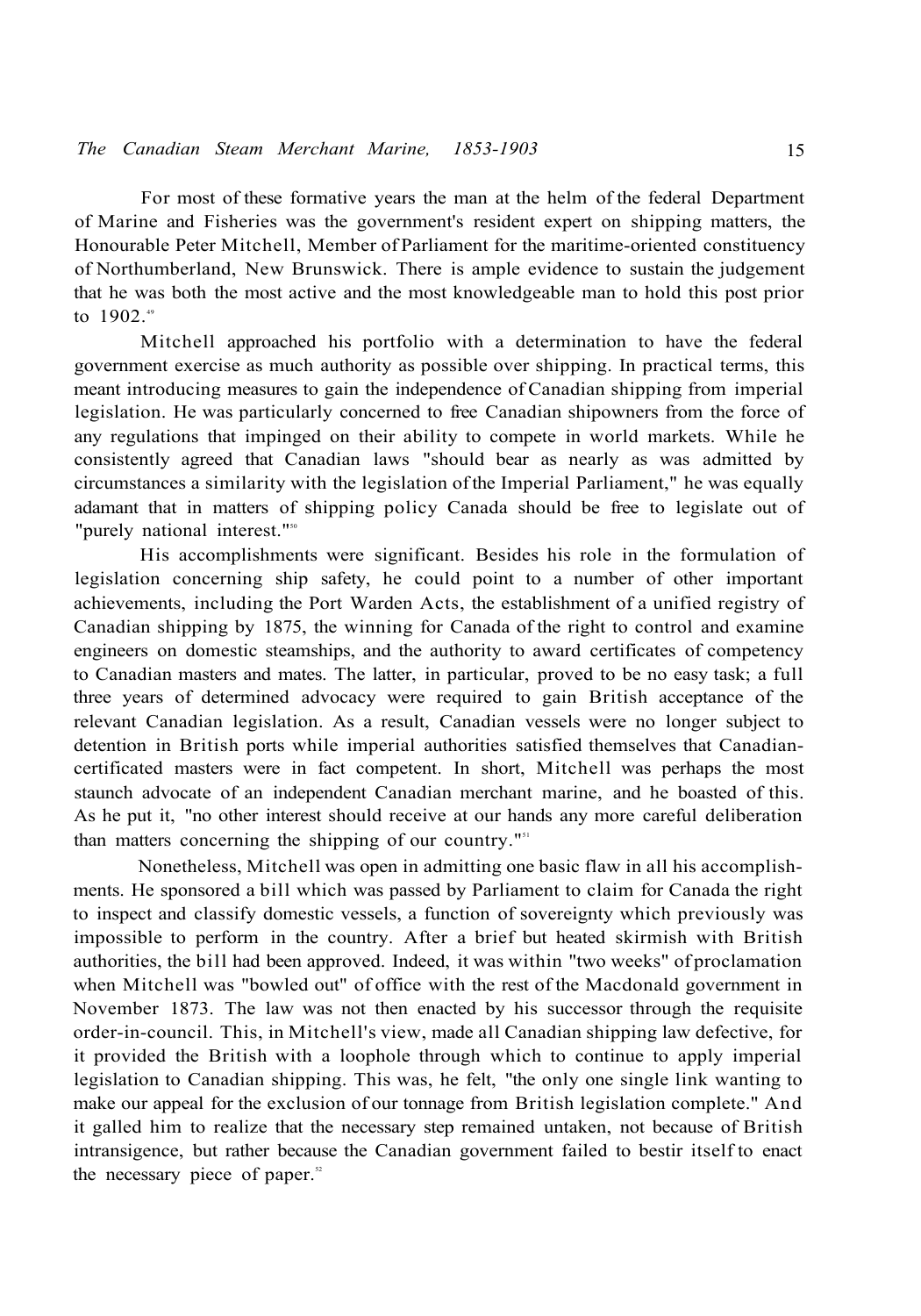Mitchell's successor as minister, A.J. Smith, while himself a New Brunswicker in substantial agreement on this issue, was much less active in promoting it. Instead, he sheltered behind the argument that "the shipowners of this country have been almost unanimously opposed" to such an institution, fearing that it would allow for political jobbery. Despite the fact that Smith did not accept this view, and even though he heard evidence that the opposition was wavering, much to Mitchell's consternation he declined to pass the order.<sup>53</sup>

But despite Smith's intransigence, Mitchell's views did not lack a forceful advocate within the Department of Marine and Fisheries. Indeed, one of Mitchell's most important tasks had been to select a deputy minister, who of course remained in place even though the Macdonald government had been defeated. His choice was fortuitous, for he installed a man as knowledgeable as himself about the needs of Canadian shipowners. This was William Smith, whose reign as deputy minister lasted from 1867 to 1896. There is every indication that he was philosophically in agreement with Mitchell on almost every issue regarding Canadian shipping. Like Mitchell and A.J. Smith, William Smith was from New Brunswick. Right up until his retirement from the public service, he was active in maritime affairs, testifying regularly before Parliamentary committees on matters affecting Canadian shipping. Smith, therefore, provided that valuable, if non-quantifiable resource — continuity — at a time of shifting values and priorities. While no other minister was ever as effective an advocate of Canadian shipping as Mitchell, Smith was able to exert a continuing influence on the direction of Canadian maritime policy. At a nonpolitical level, he worked assiduously to ensure that shipowners' concerns were addressed and their requests properly handled. He was, in short, a bulwark of strength in Ottawa for any shipowner who cared to use him.<sup>54</sup>

But what about tangible government assistance after 1876? By that time, the developmental subsidies to both the Allan Line and the Quebec Steamship Company had ceased. Payments to steamship companies were then made strictly for services rendered, such as the carriage of mail and immigrants or the opening of new trades. Macdonald's successor, Alexander Mackenzie, provided no further assistance. But Mackenzie's term coincided with a major depression, so it is difficult to know how he might have viewed the issue had he had more flexibility to manoeuvre. When Macdonald returned to power and almost immediately enacted his National Policy in 1879, there was nothing in it directly for shipowners, whether they were in ocean, coastal or Great Lakes commerce. But by then the great sailing fleets had begun to decline, while the steamship companies were for the most part full of vitality and surviving quite well without subsidies.

It is in this context that we must evaluate the variety of small trade subsidies offered by the Conservatives after 1879. Many of these appear to have been designed as window-dressing, either to provide some semblance of support to maritime-based endeavours or to succour important maritime cronies. There is no evidence that the trade routes for which subsidies were offered had been studied carefully to determine their potential. Perhaps more significantly, none of the subsidies was in response to requests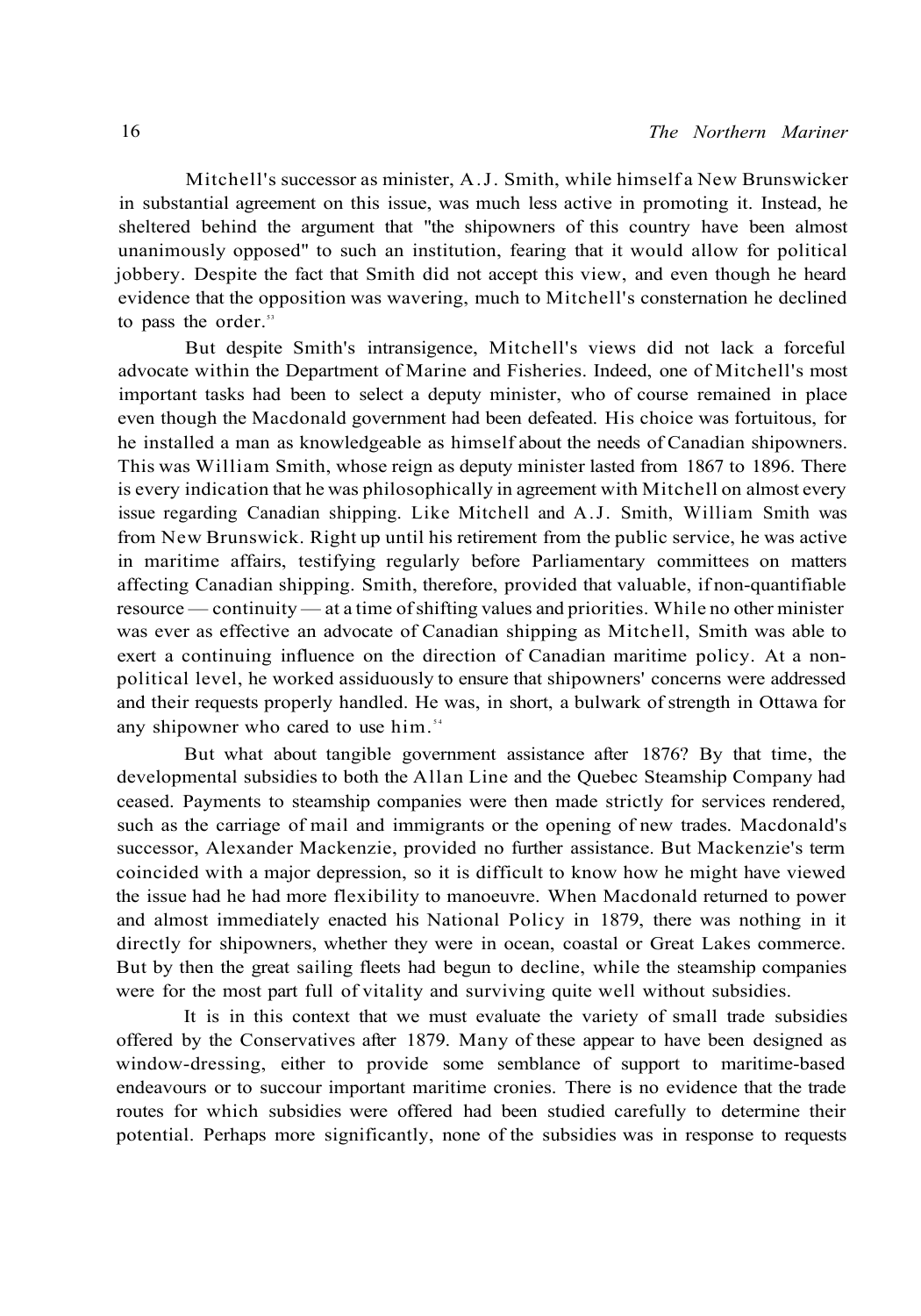from shipowners. Indeed, many shipowners were convinced that a regime in which the government stayed out of their affairs was the most desirable.

On those rare occasions when a shipowner was sufficiently intrepid to take up one of the subsidies, the results were often tragic, sometimes comical, and invariably unsuccessful. In a remarkable number of cases, bids to operate various services came from speculators, often lacking the requisite vessels but seldom short on grandiose expectations. When such contracts were raised in the House of Commons, the debate (when one occurred at all) was often derisory, and many were passed without any substantive comment.<sup>55</sup>

The one promising service inaugurated during this period for which extensive documentation exists was for the route to the West Indies. But the extraordinary fact is that although there was a perceived demand, and while a series of studies were commissioned (including one in 1866 by a committee of which William Smith was a member), there is no evidence that anyone in the Canadian government ever approached the proprietors of the Quebec Steamship Company to tap their vast and unique success in this very trade.<sup>56</sup>

Thus, the fact that after 1879 government financial assistance was no longer a major factor to shipowners must be tempered somewhat by the admission that no shipowner lamented this. What monetary awards were made were prompted by political rather than marine purposes. Personal gain on the part of politicians can likewise not be ruled out. Prime Minister Laurier, who assumed office in 1896, had business interests in South Africa, as did his unofficial "minister for the fast service," R.R. Dobell. Perhaps not coincidentally, various subsidies were granted in an effort to foster a serious seaborne trade with that colony during the Laurier years. Moreover, even Canada's perennial English-French split intruded into maritime affairs. From the 1870s until well past the turn of the century, opportunistic French-Canadian politicians tried to gain matching federal subsidies for a service to France whenever funds were voted for non-French routes. At least ten such efforts, none successful, were launched in the period to  $1903$ ,<sup>57</sup>

Lest it be assumed that I am making a wholehearted defence of government efforts on behalf of shipowners, it is important to note the deficiencies. There were several. First, there was insufficient bureaucratic apparatus until late in the period to deal with matters pertaining to Canadian commercial shipping. Overall responsibility for subsidies and contracts was treated as a political hot potato, shifting from Public Works to the Post Office and then to Finance, before finally finding a permanent home in the new Department of Trade and Commerce in 1893. Marine and Fisheries, which exercised nominal control over much Canadian shipping policy, played no role in contracts and subsidies. The result was a lack of anything resembling a coordinated approach to shipping and commercial matters. The process of policy formulation also was undeniably weak. Even after the creation of the Department of Trade and Commerce, suspect practices continued, with subsidies and preferences still awarded as political plums. More than once, baffled bureaucrats wrote to their political superiors requesting clarifications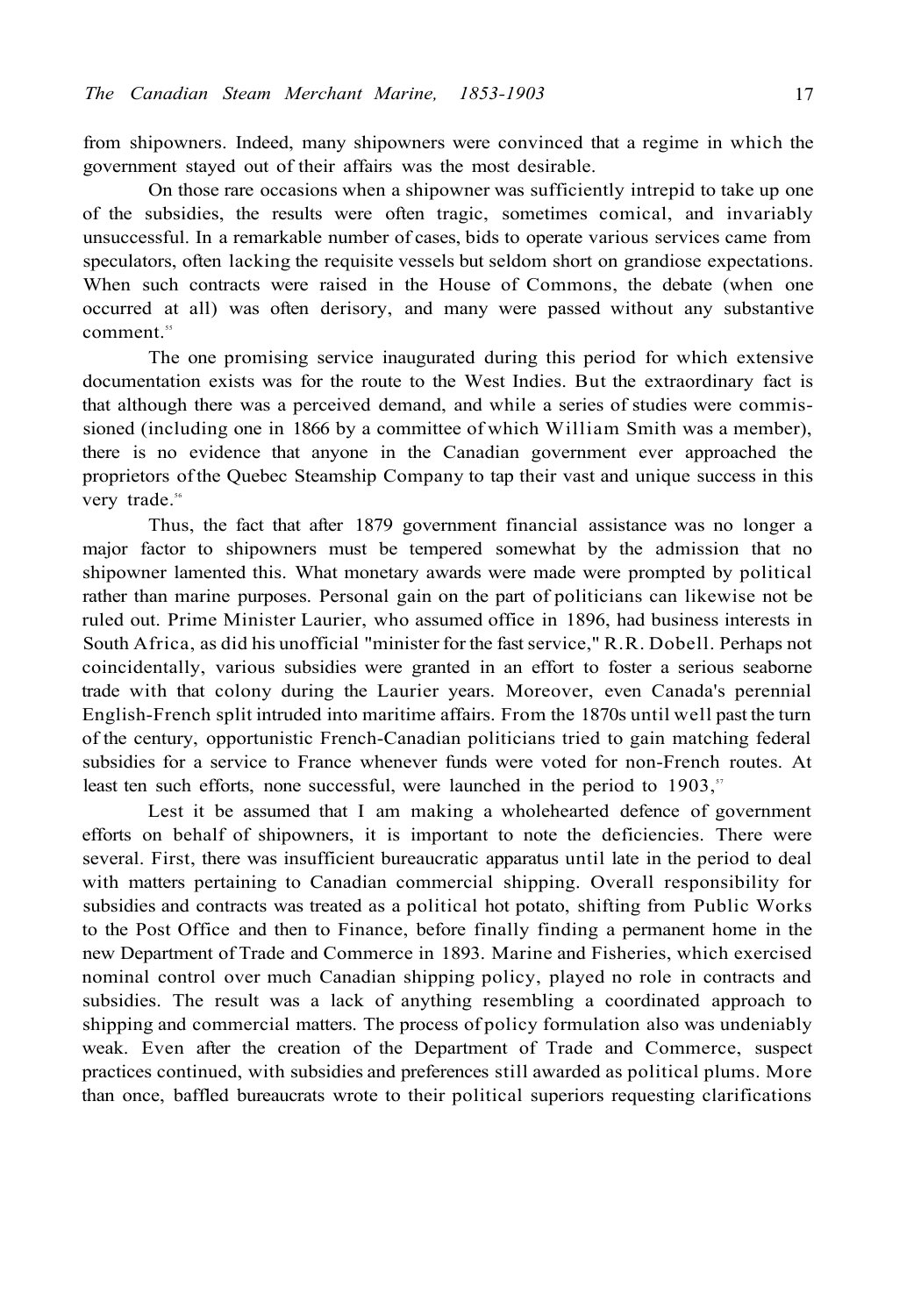on contracts negotiated, deals dispensed, and concessions made by other ministers on matters entirely beyond their own jurisdictions.<sup>58</sup>

## **The Fast Atlantic Service**

Still, in my view these flaws pale when we attempt to assess the overall "climate" within which Canadian shipowners had to operate after about 1886. Here we encounter immediately the greatest flaw in Canadian shipping policy: the fixation with the establishment of a fast Atlantic steamship service so that Canadian mails, travelling by Canadian routes, could regain their competitive edge over the faster, more frequent ships that sailed via New York. This long campaign, which diverted governmental attention from other pressing problems in the maritime sector, went by several names, but was perhaps best expressed by the contemporary phrase, "Twenty Knots to Canada."

It is hard to determine which Canadian commercial interests, save one, would have been served by this expensive project. Only the Canadian Pacific Railway Company was continuously and unambiguously in favour. To the CPR, a failure to obtain the fast Atlantic service seriously jeopardized its ambitions to monopolize trade and passenger services to Europe and the Far East. From 1886 onwards, the railway's officers were to be found in all the appropriate places, cajoling, petitioning and threatening in an attempt to get the service established, preferably in the first instance by others.<sup>59</sup>

A cynic would be hard-pressed to find any compelling commercial reason for the devotion lavished on this scheme by both Conservatives and Liberals. Certainly the pressure did not come from the obvious places. The Post Office, for example, did not demand it. Indeed, its officials were perfectly content to transmit the mails via the US at a fraction of the cost of subsidizing a national fast service. It is true that some nationalists intermittently expressed outrage at this position, but their pressure was hardly overwhelming. Various Boards of Trade did in fact petition for such a service, but aside from those located in cities which were potential terminals, they were unable to provide any rationale, which weakened the pressure they could exert. And it certainly was not the steamship lines serving the St. Lawrence which lobbied for a fast service. Indeed, at one point Canadians were treated to the unedifying spectacle of their leading steamship company, the Allan Line, and their most respected transportation expert, Sandford Fleming, declaiming at length wherever they could obtain an audience about the unsuitability of the river for those expensive and vulnerable steamers required for a fast service.<sup>60</sup>

There were many tender calls for such a service after 1886 — far too many to be detailed in a brief paper. On occasion, Canadian steamship operators did tender, but always at such high costs that their offers were unacceptable to the politicians. Many others submitted speculative tenders based on expectations of anticipated, but unpromised, government largesse. Some of the bids came from legitimate British companies, while others were received from less well-established operators, who hoped to reap windfall profits from the government's determination by proposing dubious schemes. Contracts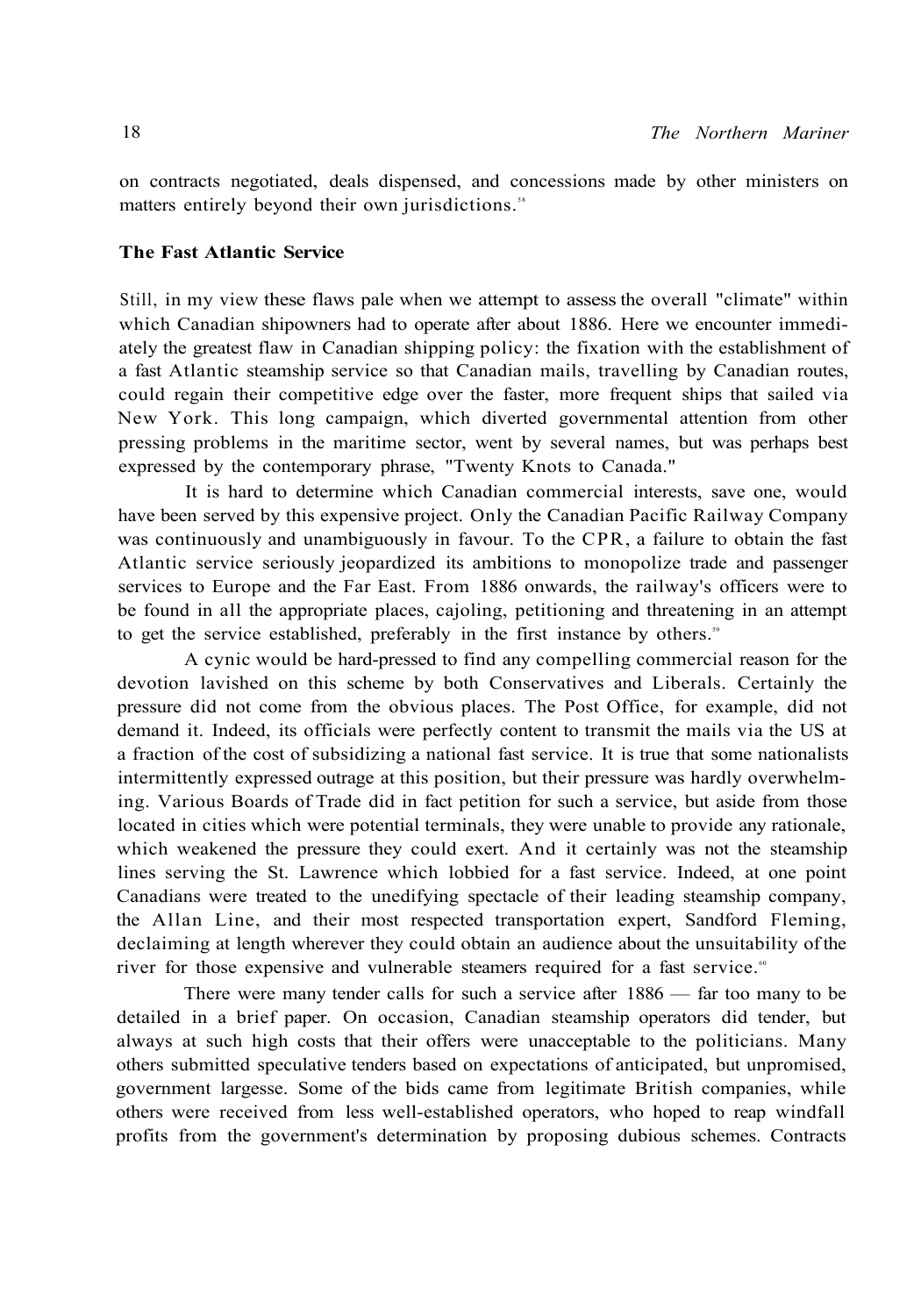were signed on more than one occasion, by Conservatives and Liberals alike, but none ever came to fruition."

The net effect of this fixation on the fast service can be stated briefly: for all intents and purposes, it constituted the government's entire shipping policy, while at the same time creating an atmosphere of uncertainty within the industry. The normally reticent Henry Fry was provoked into making one of his few judgements by this myopic policy. He claimed that the failure of the Allan Line to modernize its fleet after 1890 was a direct result of the government's Atlantic policy.<sup>42</sup> This view was shared even by influential members of government. For example, the Minister of Trade and Commerce wrote to a colleague warning him bluntly that "until some satisfactory decision" could be made on the fast service, "no definite answer can be given as to what may be the prospect for the subsidizing of local lines of slow speed, or freight and passenger combined."<sup>63</sup> Indeed, even British observers recognized the problem. As the British shipbuilder, Lord Pirrie, observed, "the fact remains that today Canada is at a disadvantage because she has been looking for a subsidized fast mail service instead of energetically preparing her chief ports with those facilities which are essential to the progress and development of the shipping trade."<sup>64</sup>

Compounding the whole issue, there was a compelling political reason for *not*  resolving the problem: the increasingly bitter intercity rivalries between Montréal and Québec for the right to become the summer terminus for the service, and between Halifax and Saint John for the winter business. It is impossible to go into this issue in any depth here, except to point out that these battles were potent considerations to governments that wished to remain in power. The rivalries even extended to Canada's heartland, where Ontario interests lined up behind one or another side on these complex issues in a classic illustration of Canadian regionalism at its worst.<sup>65</sup>

## **The Shipowners**

If we examine the post-1886 situation from the perspective of the late-twentieth century, it is hard to understand the apparent equanimity with which contemporaries accepted the decimation of the steamship fleets, and with them the country's maritime interests. Montréal lost two of its major lines, Beaver and Dominion, in only a matter of months, and both expired with hardly a whimper from business circles. Despite the fact that the shareholders saw the value of their investments plunge to only a fraction of their previous worth, there was no resolve to muster any sort of rescue. Equally, there were no editorials forecasting economic doom nor calls from Parliament to save a terminally-ill industry.

Why was this? Were the shareholders perhaps so wealthy that their losses were personally inconsequential? Did no one person hold sufficient shares to render the loss unacceptable? Had the shareholders already received sufficient returns on their investments to enable them to walk away in stolid resignation? Answers to these and similar questions would go far in helping us to understand the mood of the time. Unfortunately, we are a long way yet from thoroughly understanding them. Nonetheless,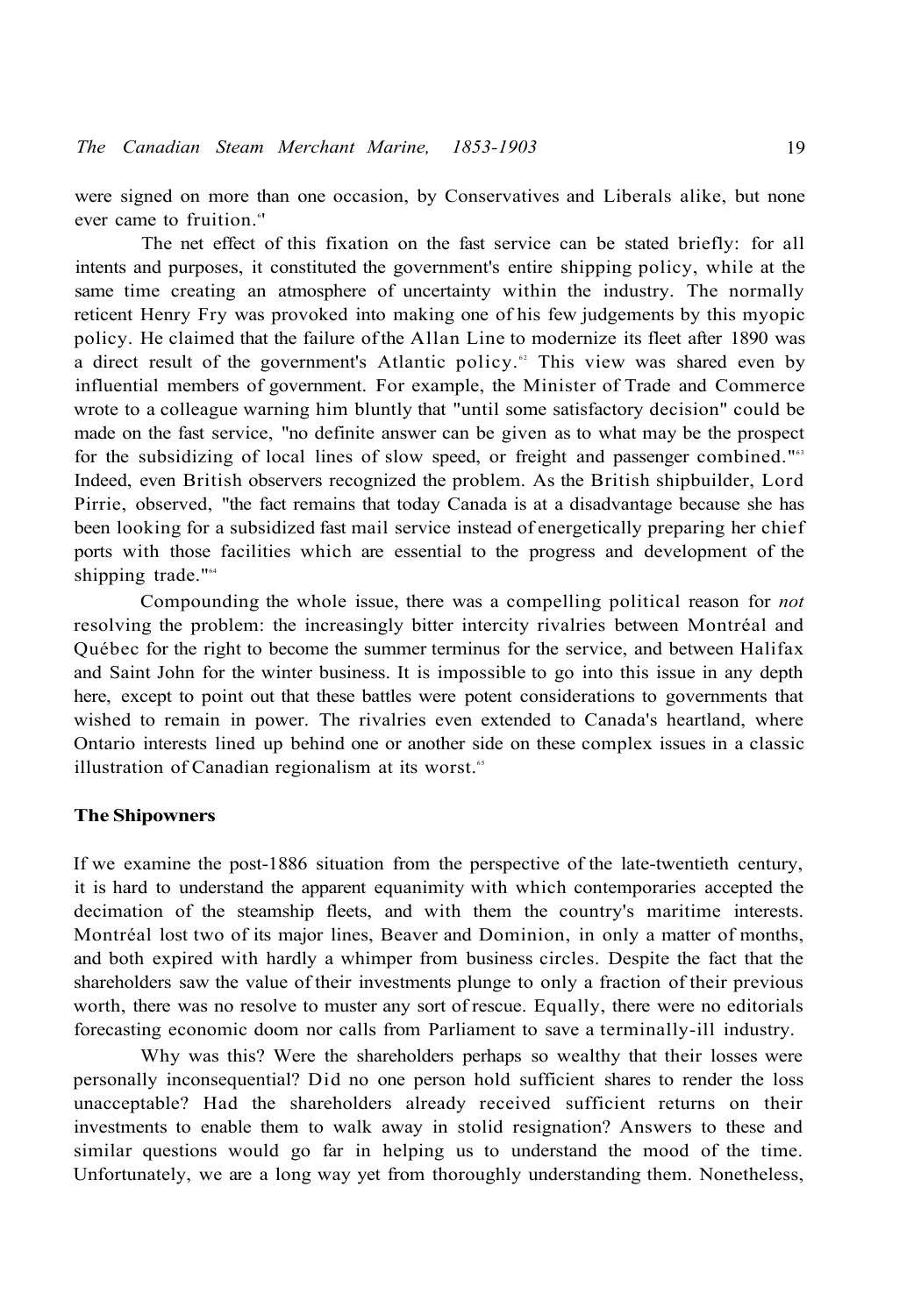we need at least to try to speculate about the reason that a major industry succumbed without generating much apparent concern.

In the first place, we should acknowledge that there appeared to have been little pride in the ownership of a steamship fleet, even one of the stature of the Allan Line. *The Gazette* (Montréal) about once a decade printed a full two or three columns in praise of this large concern, always copied from British newspapers, and then proceeded to ignore its own words. Perhaps the single incident that typifies this attitude best was when the Allan Line transferred those fifteen ships from Glasgow to Montréal registry in 1886: there was not even a mention in the local press. On a more general level, the lack of pride was exhibited in the annual reports of the Minister of Marine and Fisheries. These always contained a ranking of the world's major merchant fleets. Yet never once was an effort made to list those Canadian-owned ships *not* registered in Canada. And the inexorable decline of the fleet, in both absolute and relative terms, was printed without any notice or outrage.

One serious drawback, which may help to explain all this, was the absence of anyestablished institution to speak for Canadian shipowners. There was no Canadian equivalent to the British Board of Trade, or Lloyd's, or the great English insurance companies which could be counted on to serve as counterweights to public apathy. And Canadian shipowners placed individualism over collective action: they were extremely dilatory in banding together for mutual support until it was too late to matter. Indeed, there was no organized voice for Canadian shipowners until 1903, when both inland and ocean shipowners finally formed federations. Typically, there was an organization for each: the Dominion Marine Association (DMA) for inland interests, and the Shipping Federation of Canada (SFC) to represent the concerns of bluewater owners. Of the DMA , one charter member, who happened in fact to be an ocean steamship agent, noted that "this is the first chance I have had of meeting the inland marine men of Canada."<sup>66</sup> The irony is that he was based in Montréal, literally down the street from many of the inland shipping companies.

The SFC, which quickly came to represent all the shipping lines operating to the country, was formed only after twenty years of informal existence as a loose organization. As such, it dealt with "a multitude of...interests to the [shipping] trade as a whole." As a newspaper article reported, "This method of proceeding has been found to have its inconveniences...in view of the fact that there was no individual who could officially speak for the whole, and it was difficult sometimes to get the trade to act as a unit." The new organization adopted a series of objectives that appeared to demonstrate its determination to cure all the industry's ailments in one fell swoop,<sup>\*</sup> but it eventually became clear that "its principal motivation...was a most unsettling labour situation on the Montreal waterfront involving strikes, slowdowns, intimidations, etc." by groups of employees who had organized themselves first.<sup>68</sup>

Interestingly, the best trade journal devoted to Canadian transportation matters, *Railway and Shipping World,* founded in 1898, acknowledged a paucity of informed discussion about maritime matters when in 1905 it changed its name to *Railway and*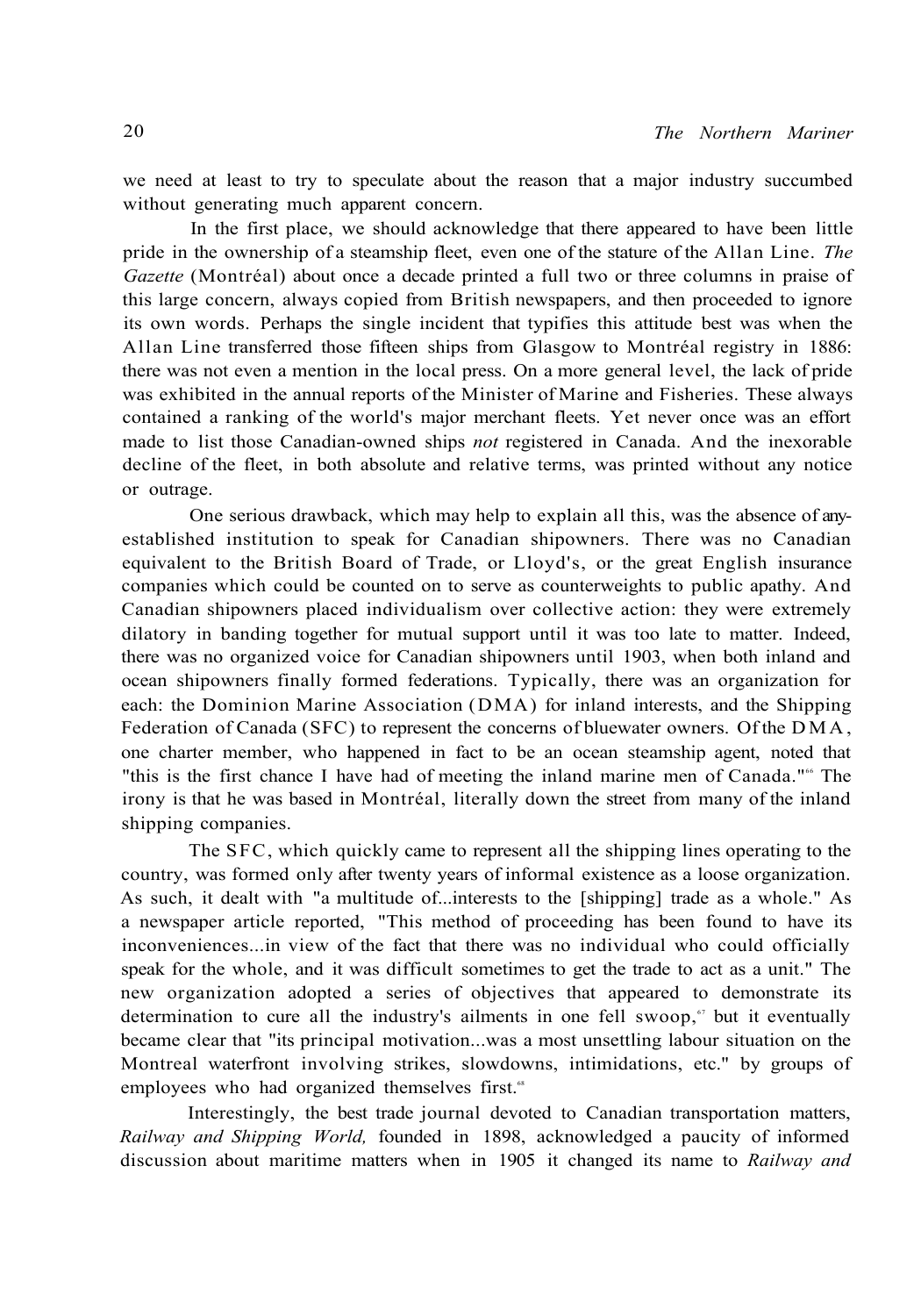*Marine World.* It did this, the editors informed readers, "to more clearly convey the fact that we cover the mercantile marine field and represent the navigation as well as the railway and other allied interests."<sup>®</sup> But none of these organizations was in any way effective in the crucial years before 1903.

#### 1903

The evidence available strongly suggests that Canadian steamship owners or at least those left in the industry - seem to have accepted after the mid-1880s that it was unlikely that there would be any special assistance from government. Indeed, complaints or petitions presented to the federal government were far more likely to emanate from the increasingly hard-pressed sailing ship owners. As we have seen, from the mid-1870s ocean shipping matters and the problems of shipping in general were no longer priorities for the vast majority of Canadians.

Two events of paramount significance to Canadian steamship owners occurred in 1902-1903 to seal their fate. The first was the formation of J.P. Morgan's enormous, if ponderous, International Mercantile Marine (IMM). The other was the entry into North Atlantic shipping of the CPR. The latter had loomed as a threat for the previous decade and a half, but after the turn of the century became a reality. In fact, though, the two events were related, and both reflected an overall trend in the world economy toward concentration and monopoly.

It is hard in the late-twentieth century to imagine the impact of the formation of the IM M on international shipping. In Britain, it provoked a storm of controversy. In Canada, on the other hand, the response was strangely muffled. While some elements deplored its potential effect on the Canadian merchant marine, the majority were concerned solely with the impact it could have on Canadian railways, which historically had been vulnerable to events south of the border. The problem perceived by many Canadians grew out of the fact that in the US rail routes to ocean ports were generally shorter than in Canada. With Morgan controlling access to American ports, many believed that Canadian ports would be starved for traffic. Others argued that the inevitable conclusion of Morgan's plans would be his purchase of one of the Canadian trunk lines, most likely the CPR, in order to complete a continent-wide monopoly. Indeed, rumours had circulated in 1901 that the American financier was making such an effort. Such gossip was not staunched by the fact that while CPR officials downplayed the possibility, they refused to issue an outright denial. Given these fears, it is not surprising that British and Canadian statesmen agreed that Canada's most important role in the empire's response to the American threat should be to maintain the independence of Canadian railroads from the Morgan combine.<sup>70</sup>

In response to growing speculation about Morgan's intentions, the Canadian government held a round of meetings with various railway and steamship authorities and decided that "the best way to fight the Morgan combine is through a company able to provide a trans-Atlantic fleet and transcontinental railway." The organization chosen to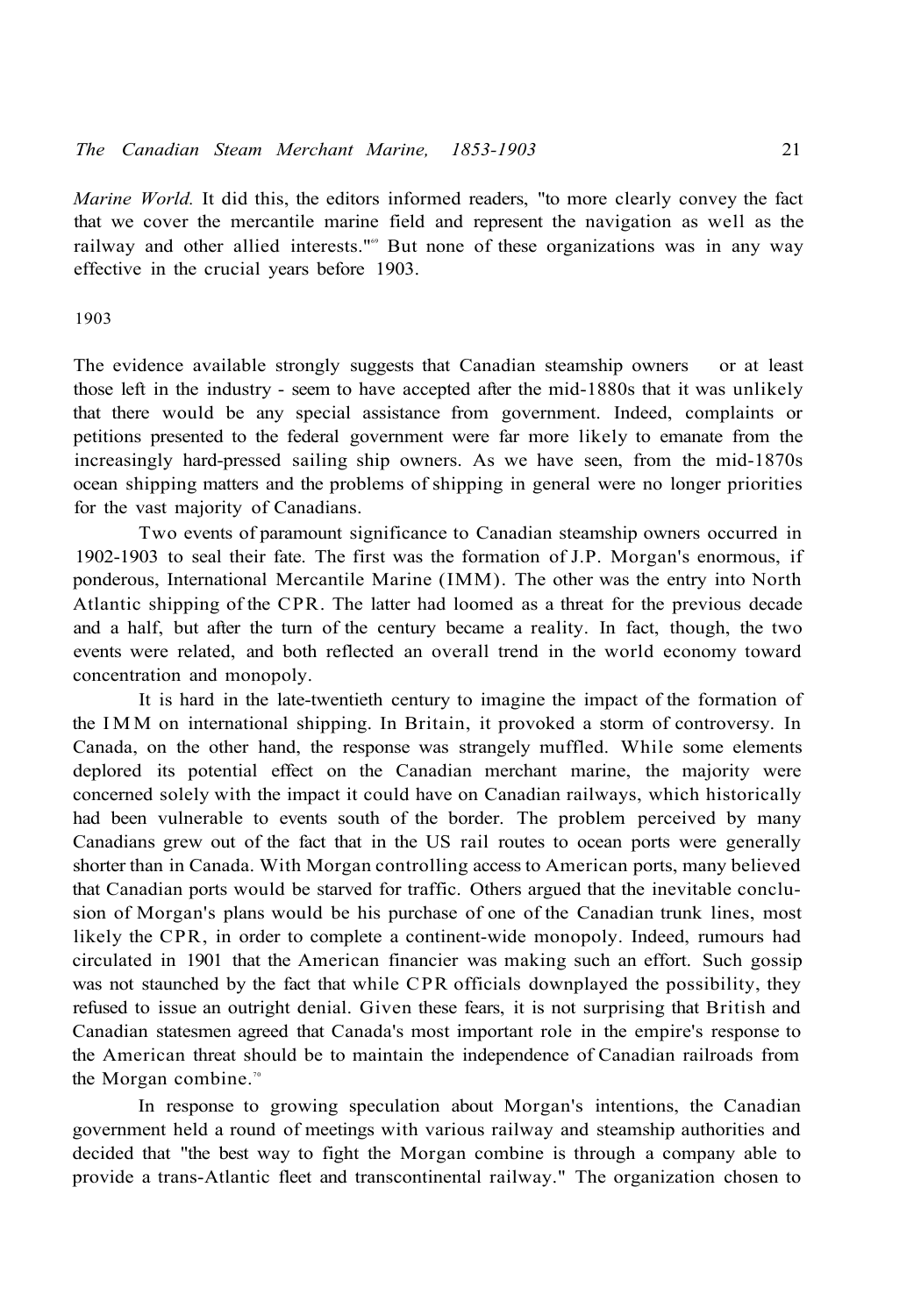implement this policy was not one of the nation's trans-Atlantic steamship companies, but rather its transcontinental railway, the CPR.<sup>71</sup>

Of course, it was not clear to participants in the series of government-business meetings that the CPR would become the chosen instrument. In general, it is difficult to ascertain the views of shipowners when the proposal was first broached. But in a rare substantive reference to the issue from the perspective of a Canadian steamship company, the Allan Line's Nathaniel Dunlop made it clear in a letter to the Prime Minister that his company, at least, was definitely amenable to a scheme that would increase government involvement in the private sector:

We have been very much gratified to learn...that you have in your mind a scheme for uniting the Trunk Railway interests of the Dominion in alliance with the Colonial and Imperial Governments and the steamship lines, this with the object of securing closer union of the colonial and imperial interests, and of establishing a satisfactory ocean service for mails, passengers and for cargo, staple and perishable...these arrangements being intended besides to countervail the Morgan US Combine and to secure Trunk Railway and Steamship services that could not be alienated from the British flag.<sup> $n$ </sup>

Before long, Canadians were looking to "that courageous enterprise with which [Lord Strathcona] pioneered the C.P.R." Public support for the government was widespread in

promoting an all-British combine which will checkmate Mr. Morgan and maintain Great Britain in her place in the carrying trade of the Atlantic. The supreme moment in the fortunes of Canada has arrived...Here is a great policy for the benefit of Canada and the Empire.<sup>73</sup>

In considering the impact of the "Morgan octopus" on the reality of Canadian shipping, two principal factors emerge: the linking of railways in the overall equation of alternatives to be considered by Canada and the landward opportunities that this opened for Canadian capitalists; and the enormity of the capital invasion facing them on the North Atlantic. What effect did the enormous agglomeration of capital represented by the Morgan combine have on the decision by Canadian shipowners that North Atlantic shipping was no longer a promising sector for investment? No quantifiable answer is possible, but in considering the question it is impossible to separate it from the railroad issue. It has been argued that the "denizens" of Montréal, "like other Canadians, became enthusiasts for railways and landward growth rather than for oceanic ventures."<sup>4</sup> Faced with such a contest on the oceans — a challenge which not everyone believed could be repulsed successfully — it is hard to fault many Canadians for looking elsewhere for investment opportunities. It was not irrational to refuse to inject capital into a challenge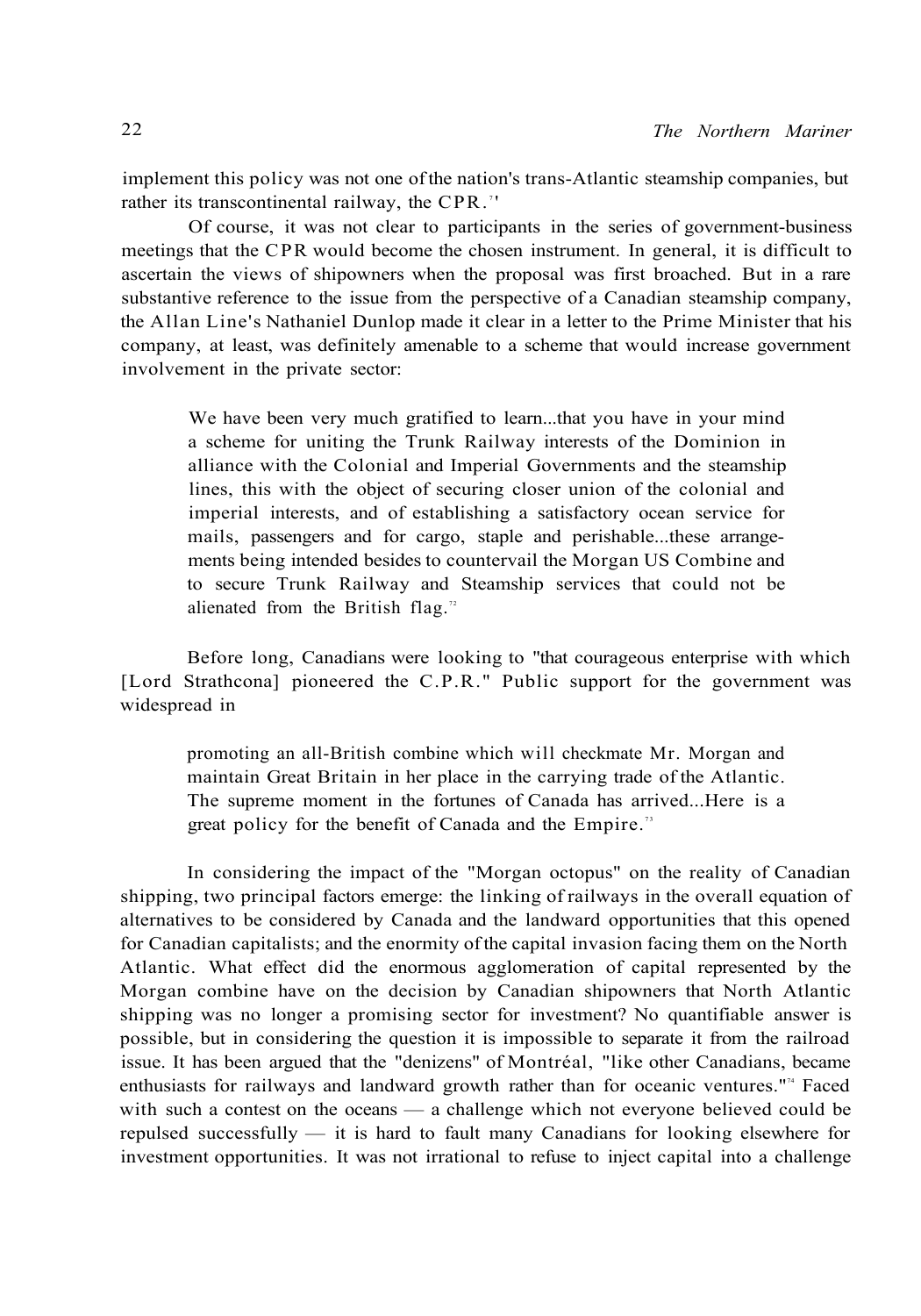to Morgan and the British rivals, such as Elder Dempster, Furness Withy, and the Royal Mail Steam Packet Company, that his actions eventually spawned.

The first Hugh Allan had cast covetous eyes on railways; the CPR was to prove that in Canada, railways and shipping could indeed go hand-in-hand. But the result was that Canadians were now faced with a transportation monopoly that conceivably could control the carriage of all goods across the Atlantic and the continent, a web of facilities that could link consumer and producer under the aegis of one company. Potential investors in Canadian steam shipping can be forgiven for being uncertain of the ability of the older companies to compete in these circumstances.

This is especially true since the alternatives were eminently attractive. Indeed, investors were offered the opportunity of placing funds into railways. After 1902, Canada entered a period of massive increases in railway construction, sometimes referred to as the country's third railway boom.<sup>75</sup> In participating in this investment, Canadians helped to ensure the existence of an independent railway network across the continent, a goal which dovetailed nicely with Sir Wilfrid Laurier's political plans.

Thus, precisely at the time that the Morgan combine was raising the stakes on participation in Atlantic shipping, Canadians were receiving encouragement from all sides to divert investment into railways. As might be expected, this soon became a mania; indeed, Canadians began construction on not one but two new transcontinentals. There simply was not sufficient traffic to sustain three such lines, as shareholders found to their dismay during World War I when the two new companies encountered serious financial difficulties, had to be rescued by the government, and were eventually amalgamated into the first "crown corporation" as Canadian National Railways. But in 1903, the collapse of the new transcontinentals was fifteen years in the future — and meanwhile Canadian steamship enterprises languished.

#### **Conclusions**

Canadians, as we have seen, did indeed enter the steamship trades, often with a vengeance. That they confined their activities to the Atlantic in no way detracts from their accomplishment in attaining a mastery of ocean trades. But besides this observation, there are some generalizations that can be made to help explain the fleet's gradual disposal.

In the first place, most Canadian steamship owners had taken an active interest in shipping even before the advent of steam. In many instances, they possessed a considerable network of friends and associates in Britain. Indeed, this connection was so strong that it often is difficult to distinguish between a Canadian and a British shipowner. Once shipowning had moved beyond the pioneering, family-dominated stage and began to employ professional managers, many Canadians tended to eschew active involvement. When Morgan's quantum leap in shipping concentration threatened to disrupt North Atlantic shipping, Canadians quietly bowed out of the fray. Many who left the industry doubtless entertained fervent hopes that Anglo-Canadian cooperation and the involvement of the CPR in trans-Atlantic shipping would adequately protect Canadian interests.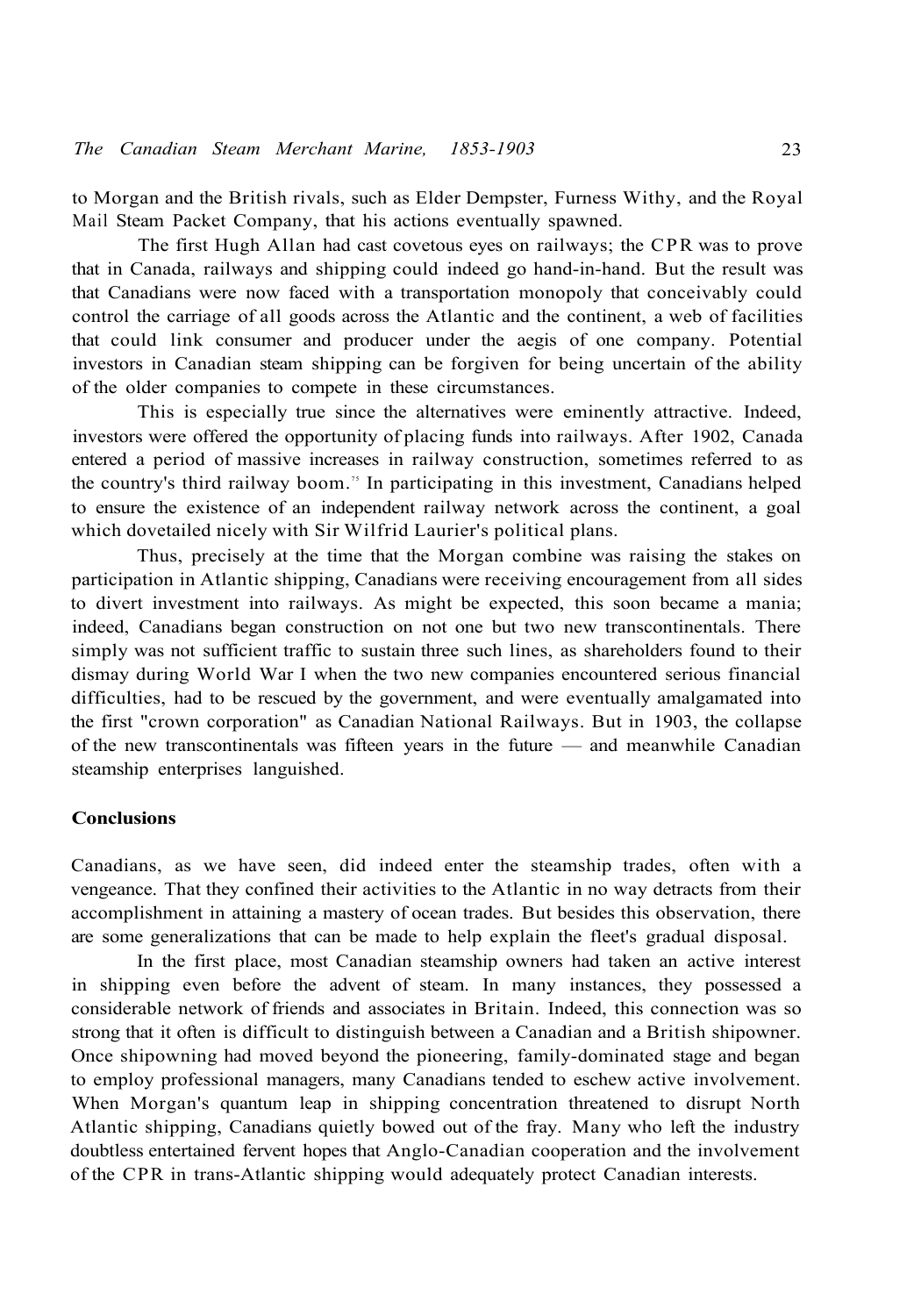As the industry withered, there were not the widespread effects that might have been expected. This is because the steamship industry developed few linkages into the larger domestic economy. No industries in Canada gained orders in the heyday of Canadian steam shipping. Indeed, not one of the ocean-going steamships owned by the companies discussed in this paper was built in Canada. Further, not a single Canadianbuilt iron or steel steamer traded overseas for a Canadian (or foreign) owner prior to the First World War. Thus, even shipbuilders failed to lobby for a more effective Canadian presence in international steam shipping.

Many critics of government policy have laid the blame for the decline of the industry at the feet of politicians in Ottawa. Yet in fairness, it should be noted that the Canadian government was about as helpful as any other to its shipping industry, at least in the early days. Only after 1886, when a climate conducive to investment was allowed to wither by the fixation of politicians on the "fast Atlantic service," can we attribute any blame to Ottawa for its conduct. In large measure, Canadian shipowners had their destiny in their own hands, and whatever happened to their enterprises — at least up to 1902 was largely of their own doing.

To what extent a "lack of enterprise" can explain the results is at best conjectural. But given the nature of the competition on the North Atlantic, especially after the formation of the IMM, and the immense range of domestic opportunities that beckoned, it is hard to fault those who put their capital into alternative sectors of the economy. While we may attack their concentration on transcontinental railroads, it is possible that Canada would be a very different country today had entrepreneurs not effectively blocked Morgan's proposed expansion into the hinterland.

The problems of Canadian transportation in my view boil down to one important point: Canadians have never tackled the issue in its entirety. Hugh Allan recognized the necessity of doing this in 1870, and the CPR came close to achieving his goal four decades later (in the process, it may be noted, taking over Allan's old steamship empire). Since that time, others have also recognized this flaw in policy-making. In Canada, an integrated transportation policy is perhaps more vital than in most other nations. The country today has one of the world's most successful domestic transportation networks, but it required a vast amount of resources to achieve it. The process was often inefficient, but the result was the creation of a breathing space which allowed the nation to exercise control over its own destiny. Even if Canadian steamships virtually stopped carrying the nation's exports to markets, experience has shown that there were many others willing to provide these services.

#### **NOTES**

Kenneth S. Mackenzie, formerly the Archivist for Canadian National, lives on Salt Spring Island, BC. His publications on a variety of topics relating to the nineteenth-century Canadian merchant marine have graced publications such as *Mariner's* 

*Mirror,* the *Journal of Transport History,* and *The Northern Mariner/Le Marin du nord.* 

1. This paper is the product of research in a wide variety of archives over a period of ten years.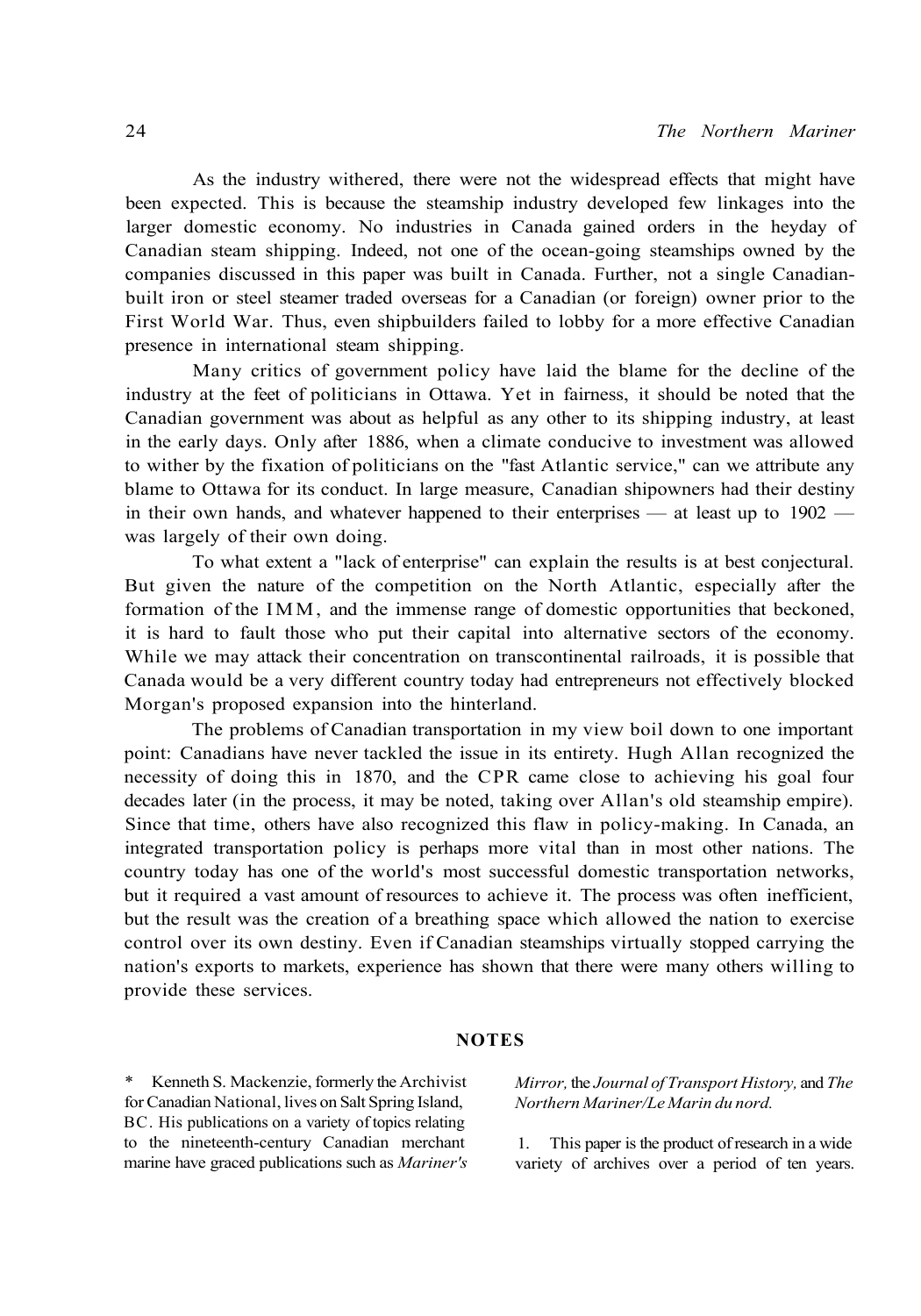While all the failings are my own, I have great pleasure in acknowledging the invaluable assistance of Lewis R. Fischer in the transition from a conference paper in 1986 to its present form.

2. The speaker was Michael Clark, MP. See Canada, House of Commons, *Debates,* 23 March 1920.

3. Henry Fry, *The History of North Atlantic Steam Navigation* (London, 1896); James Croil, *Steam Navigation; Its Relation to the Commerce of Canada and the United States* (Montréal, 1898). The principal advantage of Croil over Fry is the former's inclusion of personal information on some of the seafarers who manned the ships. Fry's book, regrettably impersonal from one so intimately involved with the industry, is not nearly as valuable as it could have been.

4. Thomas Appleton, *Ravenscrag: The Allan Royal Mail Line* (Toronto, 1974). The watershed of Canadian confederation in 1867, when four provinces came together to form the nucleus of what is now Canada, has been ignored in this paper. To avoid confusion I have used the term "Canada" throughout to denote any area of British North America that eventually became part of Canada.

5. N.R.P. Bonsor, *North Atlantic Seaway* (5 vols., various, 1975-1980); David Lyon, *The Denny List* (4 vols., London, 1976); Charles Hocking, *Dictionary of Disasters at Sea during the Age of Steam, 1824-1962* (2 vols., London, 1969).

6. For readers unfamiliar with this terminology, Atlantic Canada refers to the four easternmost provinces in the country: Nova Scotia, New Brunswick, Prince Edward Island and Newfoundland. The St. Lawrence region is the area drained by the St. Lawrence River, and thus usually refers to Québec (and occasionally to eastern Ontario).

7. Eric W. Sager, Lewis R. Fischer and Rosemary E. Ommer, "Landward and Seaward Opportunities in Canada's Age of Sail," in Lewis R. Fischer and Eric W. Sager (eds.), *Merchant Shipping and Economic Development in Atlantic Canada* (St. John's, 1982), 22.

8. Ted. L. McDorman, *The Development of Shipping Law and Policy in Canada: An Historical Examination of the British Influence* (Halifax, 1982), 4.

9. See my article on the topic in *Seaports and the Shipping World*(January 1984) for a summary. This type of view was also reflected in a variety of newspaper articles at the time, culminating in a particularly important article in *MorningChronicle*  (Québec), 21 March 1872, from which the quote is taken.

10. See J.C. Arnell and K.S. Mackenzie, *Atlantic Mails: A History of the Mail Service between Great Britain and Canada to 1889* (Ottawa, 1980), chapter 11.

11. Canada, *Statutes,* 23 Victoria (1860), c. 5.

12. Mackenzie, *Seaports and the Shipping World*  (April 1984).

13. Full details of this episode will be found in my "A Ready-Made Flotilla: Canada and the Galway Line Contract, 1859-1863," *Mariner's Mirror,* LXXIV, No. 3 (August 1988), 255-265.

14. Readers should not, however, make the mistake of believing that Allan was completely successful in integrating his steam and sail holdings. Indeed, on occasion the low homeward-bound rates he was able to offer on his steamers deprived his sailing vessels of cargoes and drove them elsewhere.

15. *The Gazette* (Montréal), 29 January 1875, reprinting an article from the *Journal of Commerce*  (Liverpool). The *Buenos Ayrean* was actually an extraordinary vessel on other counts as well. See *The Gazette* (Montréal), 25 November 1879, and Lyon, *The Denny List,* I, 184.

16. Public Archives of Ontario, Campbell Papers, John Rose to Alexander Campbell, 25 November 1871.

17. See, for example, *Morning Chronicle* (Québec), 3 March 1872.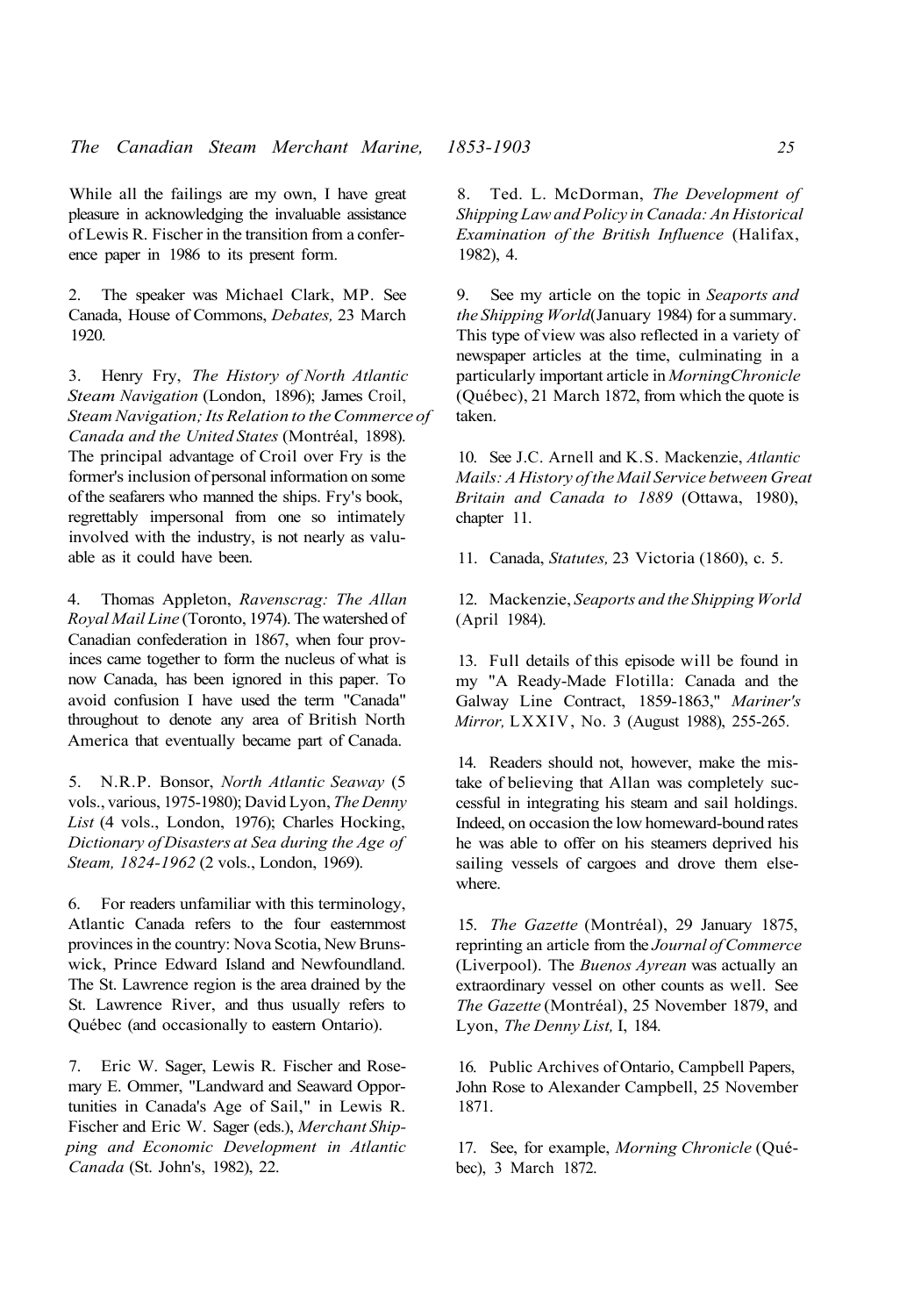18. Canada, House of Commons, *Debates,* 30 June 1885. For a further example, see *The Gazette*  (Montréal), 9 June 1880, which carried details on the voyage of *Buenos Ayrean* from Montréal to Glasgow with "one of the largest cargoes that ever left this or any other port," consisting of 1311 head of livestock and 29,400 bushels of grain.

19. Bonsor, *North Atlantic Seaway,* I, 296; *The Gazette* (Montréal), 28 November 1882 and 30 May 1893.

20. He was also an eager, if somewhat ineffective, witness before numerous British enquiries and royal commissions into shipping matters. It is through his various testimonies, and in his letters to the Canadian government, that we can trace Dunlop's increasing power over the affairs of the Allan Line.

21. There appears to be no logical explanation for this transfer. The ships, for example, operated on a cross-section of the company's lines. Not all the mail ships were transferred, so there was no bureaucratic reason involving the Canadian government behind the move. Neither were the shares, at least as listed on the registries, a clue. The Allan Line still operated on the sixty-fourths system at the time, and just over half the shares listed were owned in Britain. Whether or not this same pattern characterized the other vessels in the fleet remains to be seen. In short, it is at present impossible to explain these transfers, a difficulty that extends to most business decisions made by the partners.

22. Two of the ships were 10,000-tonners capable of fifteen knots, two of 8000 tons and twelve knots, and one of 8800 tons and fourteen knots.

23. *Montreal Herald and Daily Commercial Gazette,* 22 April 1872, 23 October 1872; *The Gazette* (Montréal), 27 September 1882.

24. *Montreal Herald and Daily Commercial Gazette, 22* April 1872 and 8 July 1873; Bonsor, *North Atlantic Seaway,* II, 788.

25. *Montreal Herald and Daily Commercial Gazette,* 8 July 1873.

26. *Morning Chronicle* (Québec), 30 November and 14 December 1894 and 20 February 1895; National Archives of Canada (NAC), Record Group (RG) 20/1119/2690, H. and A. Allan to Postmaster General, 15 June 1895; NAC, RG 3- 4/21, No. 9158, Torrance to the Post Office Department, 21 and 22 January 1895.

27. *Morning Chronicle* (Québec), 17 October 1896.

28. Croil, *Steam Navigation,* 229-230; *Montreal Herald and Daily Commercial Gazette,* 28 November 1873.

29. *Morning Chronicle* (Québec), 22 January 1875; Croil, *Steam Navigation,* 230.

30. *MorningChronicle*(Québec), 29 March 1875, quoting the *Glasgow Daily Herald,* 6 March 1875; *Montreal Herald and Daily Commercial Gazette,*  31 May 1877.

31. Bonsor, *North Atlantic Seaway,* III, 972.

32. *The Gazette* (Montréal), 27 October and 2 and 3 November 1894.

33. The story of this company — known as the Quebec and Gulf Ports Steamship Company until 1880 — will be told in my book manuscript in progress, tentatively titled *Forty Hours from Frost to Flowers.* 

34. The original list of shareholders, as well as documentation concerning the company's incorporation, can be found in NAC, RG4-C1/604, No. 591, Provincial Secretary's Correspondence.

35. See A.E. Outerbridge's speech on the arrival on its maiden voyage of the company's flagship *Bermudian,* quoted in *Royal Gazette* (Bermuda), 14 January 1905.

36. Bermuda Archives, CS4-2/2, Agent Ahem to Governor of Bermuda, 2 August 1877.

37. See, for example, *Morning Chronicle* (Quebec), 29 January 1898; and Great Britain, Public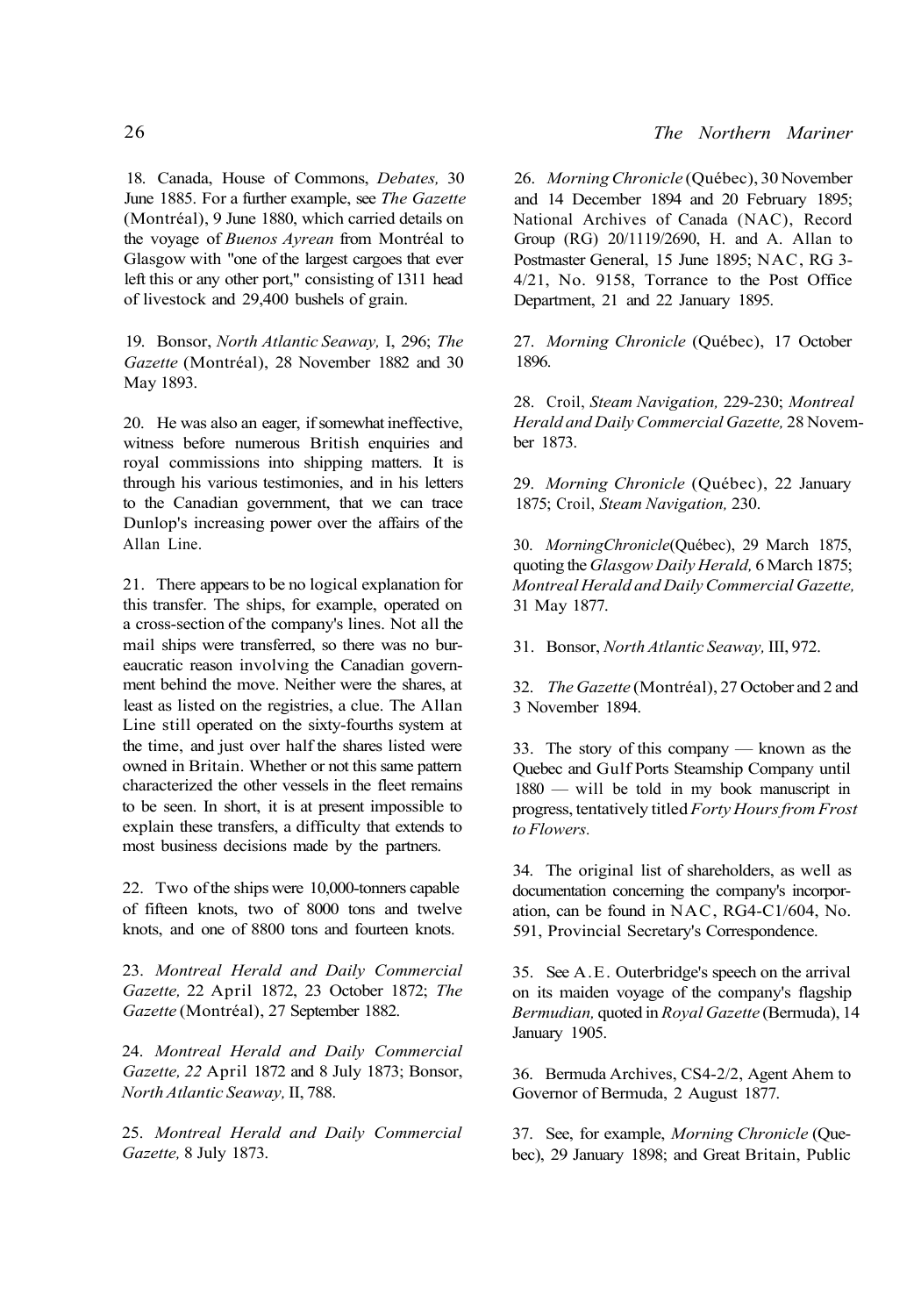Record Office (PRO), Colonial Office (CO), 318/293, Sidney Olivier correspondence, March and April 1898.

38. It has been argued that ports that were major centres for the ownership of sailing vessels frequently had serious difficulties in making the transition from sail to steam. This point is discussed for both Canada and Norway in Lewis R. Fischer and Helge W. Nordvik, "Floating Capital: Investment in the Canadian and Norwegian Merchant Marines in Comparative Perspective, 1850- 1914," *Scandinavian-CanadianStudies,\ll* (1988), 17-42.

39. This statement was made by William Smith, the Canadian deputy minister of Marine and Fisheries, testifying before the British enquiry into manning levels. See Great Britain, Parliament, House of Commons, *Parliamentary Papers (BPP),*  LX (1896).

40. *The Daily Telegraph* (Saint John) 22 January 1898; *The Gazette* (Montréal), 20 March 1901. Data in the registers for the single-ship companies suggest that these profit claims were exaggerations.

41. See Lewis R. Fischer, "The Great Mud Hole Fleet: The Voyages and Productivity of the Sailing Vessels of Saint John, 1863-1912," in David Alexander and Rosemary Ommer (eds.), *Volumes not Values: Canadian Sailing Ships and World Trade* (St. John's, 1979), 119; and Eric W. Sager with Gerald E. Panting, *Maritime Capital: The Shipping Industry in Atlantic Canada, 1820-1914*  (Montréal, 1990).

42. *BPP,* LX (1896), Memorial to William Smith from Saint John Shipowners, 12 September 1894.

43. See note 35.

44. The ships' registers are available at the Public Record Office in the United Kingdom, the National Archives of Canada and the Maritime History Archive at Memorial University of Newfoundland in St. John's. Registry of the steamers was transferred to Saint John in 1907 without any fanfare, much in the same manner as the Allans move to

Montreal twenty years earlier. The ownership of the sailing vessels managed by the Thomsons was markedly different from that of the steamers. In fact, except for the Thomsons themselves, of whom there were four at this time, few of the sailing ship investors held shares in the steamers.

45. NAC, Laurier Papers, C-874/153163, William Thomson and Company to Sir Wilfrid Laurier, 10 March 1909.

46. The contracted speed was ten knots, and the Thomsons were forced to write to the Department of Trade and Commerce that "this clause must be changed...our boats cannot average more than 8 or 9 knots...when loaded." They also told the government that had the company not been guaranteed the subsidy of \$1500 per round trip, they would have sent their ships to New York rather than to Saint John. NAC, RG 20/1162/5543, William Thomson and Company to Parmelee, 30 November 1897. The entire contract gained much notoriety within the department, where it earned the sobriquet of the "go-as-you-please" service.

47. The Battle Line ships were all named after ancient Greek battles. The material in this section is based largely upon stories in *The Daily Telegraph* (Saint John), 10 July 1896, and 29 January, 9 February and 30 June 1898.

48. *The Gazette* (Montréal), 8 September 1875.

49. *Ibid.,* 24 May 1873. This newspaper also remarked that Mitchell had "devoted himself earnestly to reforms greatly needed in the commercial and shipping interests of the Dominion."

50. Canada, Parliament, House of Commons, *Debates,* 17 February 1876.

51. *Ibid.* See also my articles in *Seaports and the Shipping World* (November and December 1985).

52. Canada, Parliament, House of Commons, *Debates,* 13 March 1876. Very few Canadian shipowners, whether they owned sail or steam tonnage, ever classified their craft with the English *Lloyd's.*  Instead, most chose *Bureau Veritas.* Canadians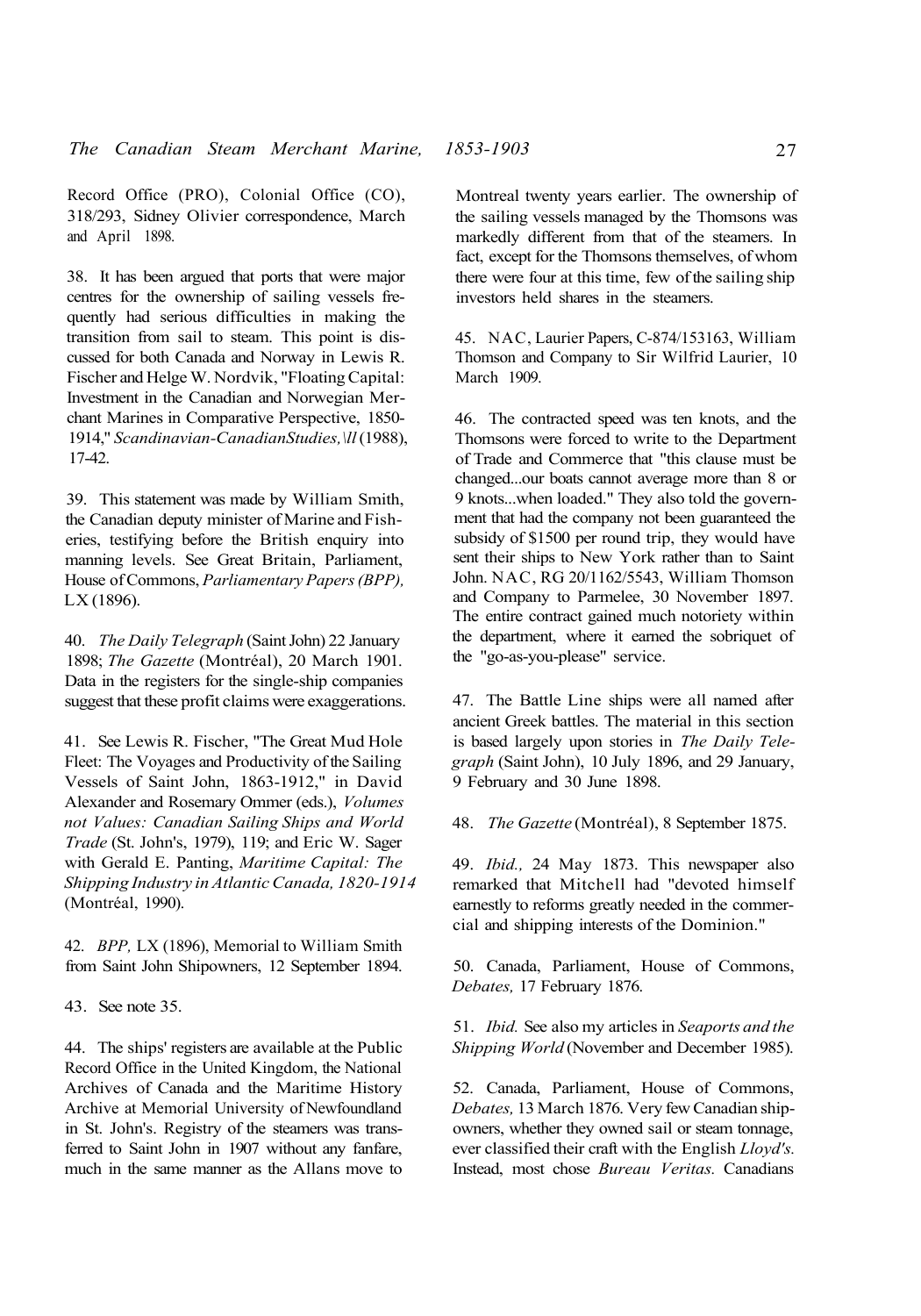were convinced that the British system of classification had an inherent anti-colonial bias. See, for example, the testimony of R.R. Dobell, 31 March 1874, and Henry Fry, 14 April 1874, before the British Royal Commission on Unseaworthy Ships. But readers should note that Mitchell always insisted that the British were amenable to his efforts on behalf of Canadian shipping.

53. *Ibid.,* 17 February and 13 March 1876.

54. See, for example, Smith's testimony before the Imperial Manning Committee of 1894 in *BPP*  (1896), XL, 554-618.

55. See my article in *Seaports and the Shipping World* (April 1985); and Mackenzie, "William Darley Bentley and the Burden of Canadian Unity: The Canadian and Brazilian Direct Mail Steam Ship Service, 1879-1883," *Journal of Transport History,Thkd* Series, IV, No. 1 (March 1983).

56. Sir Charles Tupper forcefully commented in 1879 on the value of the West Indies trade to Canada, but when it came time for a government to attempt to do something concrete about it, it was the British, under the urging of Sidney Olivier, that took action. See Canada, House of Commons, Parliament, *Debates,* 14 March 1879; and the sources in note 37.

57. This particularly unpalatable reality of Canadian political life found its expression in part in the squandering of thousands of dollars and untold time and effort by politicians in invariably futile efforts to establish bipartite trade between the St. Lawrence and France. Although no commercial pressure existed for such links, the efforts continued unabated until the defeat of the Laurier Liberals in 1911. This is a topic which I am currently investigating.

58. See Kenneth S. Mackenzie, "The National Policy and Canadian Shipowners, 1879-1883," *Seaports and the Shipping World,* April 1985. O Mary Hill, *Canada's Salesman to the World: The Department of Trade and Commerce, 1892-1939*  (Montréal, 1977), gives some idea of the problems

before any attempt at unified management of subsidies or preferences.

59. Kenneth S. Mackenzie, "The CPR on the North Atlantic — The Origins," *Seaports and the Shipping World,* July 1986; and Mackenzie, "The CPR on the North Atlantic - The Realities," *Seaports and the Shipping World,* August 1986, give chapter and verse of the slow encroachment of the CPR into North Atlantic trades. Canadian Pacific first attempted to induce established shipping firms, particularly the Allans, to provide the expensive and risky fast Atlantic service; when that proved impossible, the CPR took hesitant and less than impressive steps to enter the arena by taking over the least effective lines in the Canadian trade. In the long run, it was clear that the CPR's hesitancy was the proper course.

60. These topics are discussed in Kenneth S. Mackenzie, "Canadian Transatlantic Mails 1889- 1896," *Seaports and the Shipping World,* August 1985; Mackenzie, "Twenty Knots to Canada," *Seaportsand the Shipping World,* September 1985; and Mackenzie, "The Fast Atlantic Service, Part II," *Seaports and the Shipping World,* October 1985.

61. The Conservatives signed with the Allans just as they were leaving office in 1896, but Parliament was prorogued before agreeing to the terms. The Liberals for more than twenty years flirted with the Anglo-Danish shipowner and promoter, William Petersen. See Kenneth S. Mackenzie, "Twenty Knots to Canada: The Petersen Gambit, Parts I and II," *Seaports and the Shipping World,* November and December 1985.

62. Fry, *North Atlantic Navigation,* 157: "Five years have been lost, during which most of the best traffic has been lost to New York for want of a Canadian fast line. The consequence to the Allans is that their business has been, to a great extent, paralysed; for it is one of the evils of the subsidy system that it necessarily injures all unsubsidized lines, and diverts a portion of their passenger and light freight traffic. To build fast and costly boats in such circumstances would have been madness, and thus the Allans have been compelled to jog